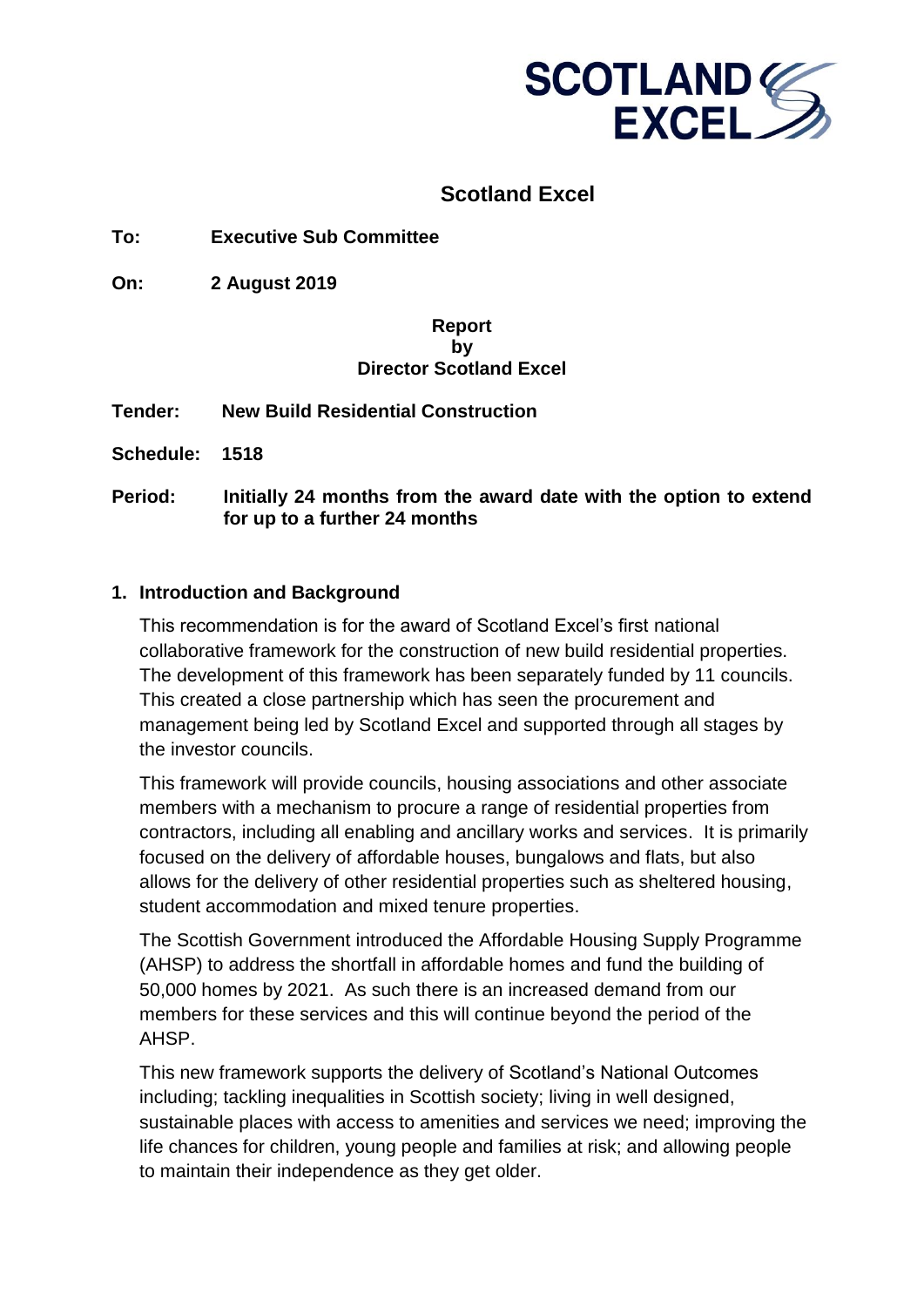The framework specification encourages the delivery of properties that comply with Housing for Varying Needs and Secure by Design to maximise the adaptability of the delivered properties and the living standards of tenants.

This report summarises the outcome of the procurement process for the national framework agreement.

### **2. Scope, Participation and Spend**

As part of the strategy development, the User Intelligence Group (UIG) approved the inclusion of five lots, summarised in Table 1. which covers the scope of member requirements for the delivery of new build residential properties.

| Lot No. | <b>Description</b>                          |
|---------|---------------------------------------------|
|         | Developments of 1-15 units - Build          |
|         | Developments of 1-15 units – Design & Build |
|         | Developments of 16-25 units                 |
|         | Developments of 26-40 units                 |
|         | Developments 41 units and over              |

**Table 1**

The lotting strategy was designed to be representative of the marketplace and member purchasing requirements. The lots were split according to the total number of properties to be built within a development, allowing flexibility and ease of use for purchasers whilst also supporting participation of small to medium enterprises (SMEs). To encourage the participation of specialist, small contractors and competitive offers under the framework, lots 1 and 2 reflect different contract types, whilst lots 3, 4 and 5 cover both build only and design and build.

Each lot was subdivided into the 32 geographical council areas of Scotland. This strategy was designed to simultaneously encourage local contractors and SMEs to submit offers, whilst also facilitating all contractors to submit competitive bids.

To meet the contracting requirements of our members, Scotland Excel has developed this framework to incorporate the Standard Building Contract Committee (SBCC) 2011 and 2016 suite of contracts, namely their Design & Build Contract, Standard Building Contract without Quantities and their Standard Building Contract with Quantities.

As detailed in Appendix 1, 13 councils have confirmed their intention to participate in the framework from the start date, with a further 9 anticipated to use the framework at a later date. The remaining ten councils are currently not looking to participate in the framework as they either have no housing stock or are using their other framework arrangements. To allow for potential migration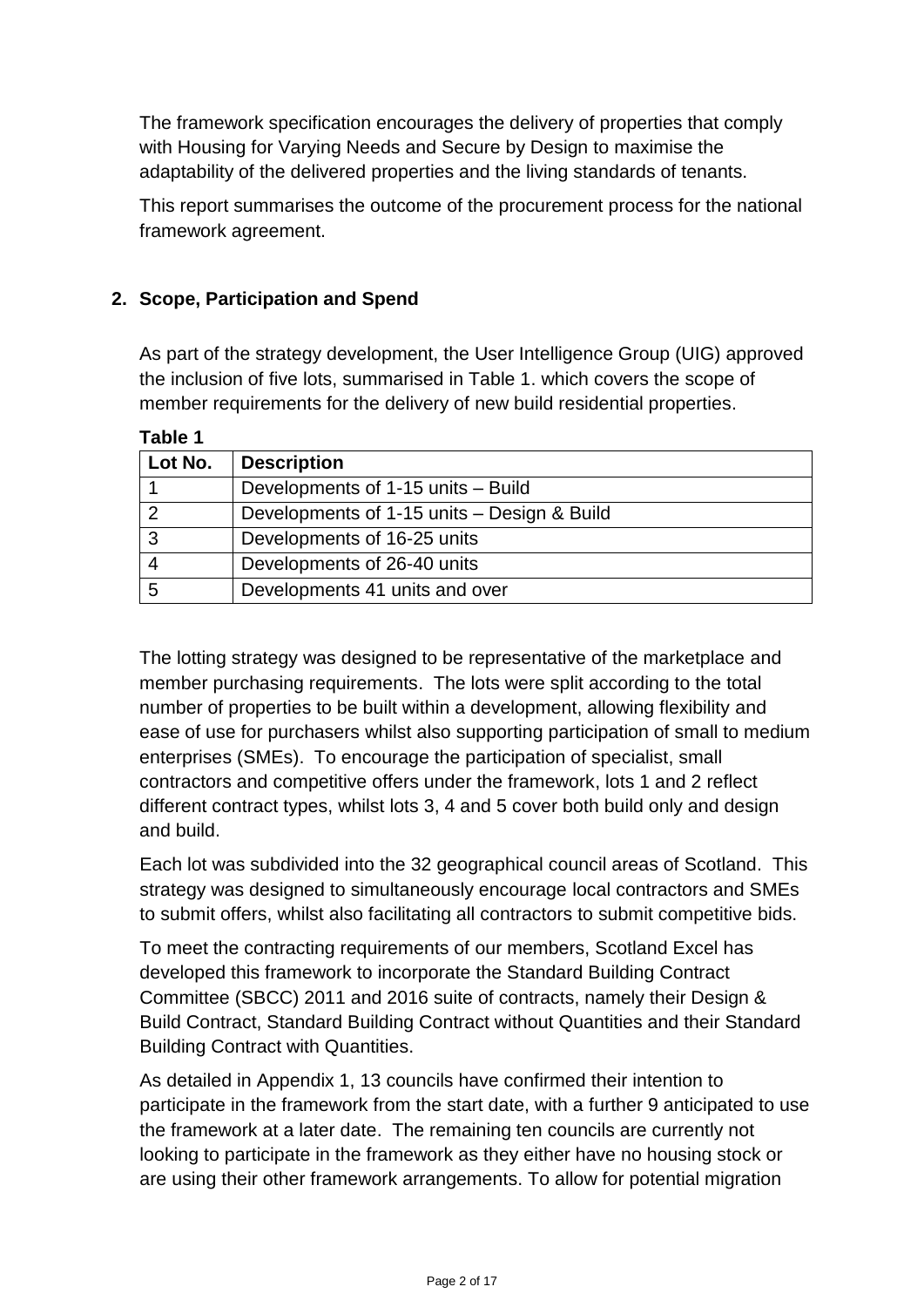from existing agreements, all 32 councils are included in the contract notice for the framework.

Cross sectoral discussions have also been held with Advanced Procurement for Universities and Colleges (APUC) and associate members, including housing associations, who have confirmed their intention to participate.

It is anticipated that spend under the framework will be lower in the first year of the framework due to the gap between housing projects being awarded and work commencing, but it will increase to the levels indicated in Appendix 1 in the later years. Using information provided directly from councils and housing associations, analysis of the Scottish Government's long-term resource planning assumptions and analysis of council's Strategic Housing Investment Plan (SHIP), the framework was advertised at £1.5bn over the maximum period of four years.

#### **3. Procurement Process**

User Intelligence Groups (UIGs) were set up comprising of key personnel from the investor councils to support the development of the framework. The Procurement & Commercial UIG agreed the procurement route, terms and conditions and the overall strategy, and a Technical UIG developed the specification and the commercial and technical evaluation.

Prior Information Notices (PIN) were published on 30 March 2018 and 24 August 2018. Scotland Excel held 25 supplier meetings and distributed a supplier survey which resulted in the sharing of valuable information on market trends, innovations and cost drivers in the industry and the risks they face.

Furthermore, Scotland Excel worked in partnership with a range of other stakeholders to develop this framework, including Scottish Government, Homes for Scotland, Construction Scotland, the Federation of Master Builders, Zero Waste Scotland, The Fair Work Convention and the Supplier Development Programme.

As a result of this extensive engagement Scotland Excel was able to prioritise concepts such as adaptability of properties to future needs and sustainability as these were identified as key considerations from the framework stakeholders.

A contract notice was published on the Public Contracts Scotland (PCS) portal on 5 December 2018. The tender documentation was made available for immediate download via the Public Contracts Scotland Tenders (PCS-T) portal.

The procurement processes followed a two-stage restricted procurement procedure. Stage one, the Invitation to Participate (ITP), was conducted using the European Single Procurement Document, Scotland (ESPD). Candidates were required to answer a number of exclusionary questions along with questions on insurance, financial standing, quality management, health and safety and environmental management. Candidates were also required to confirm which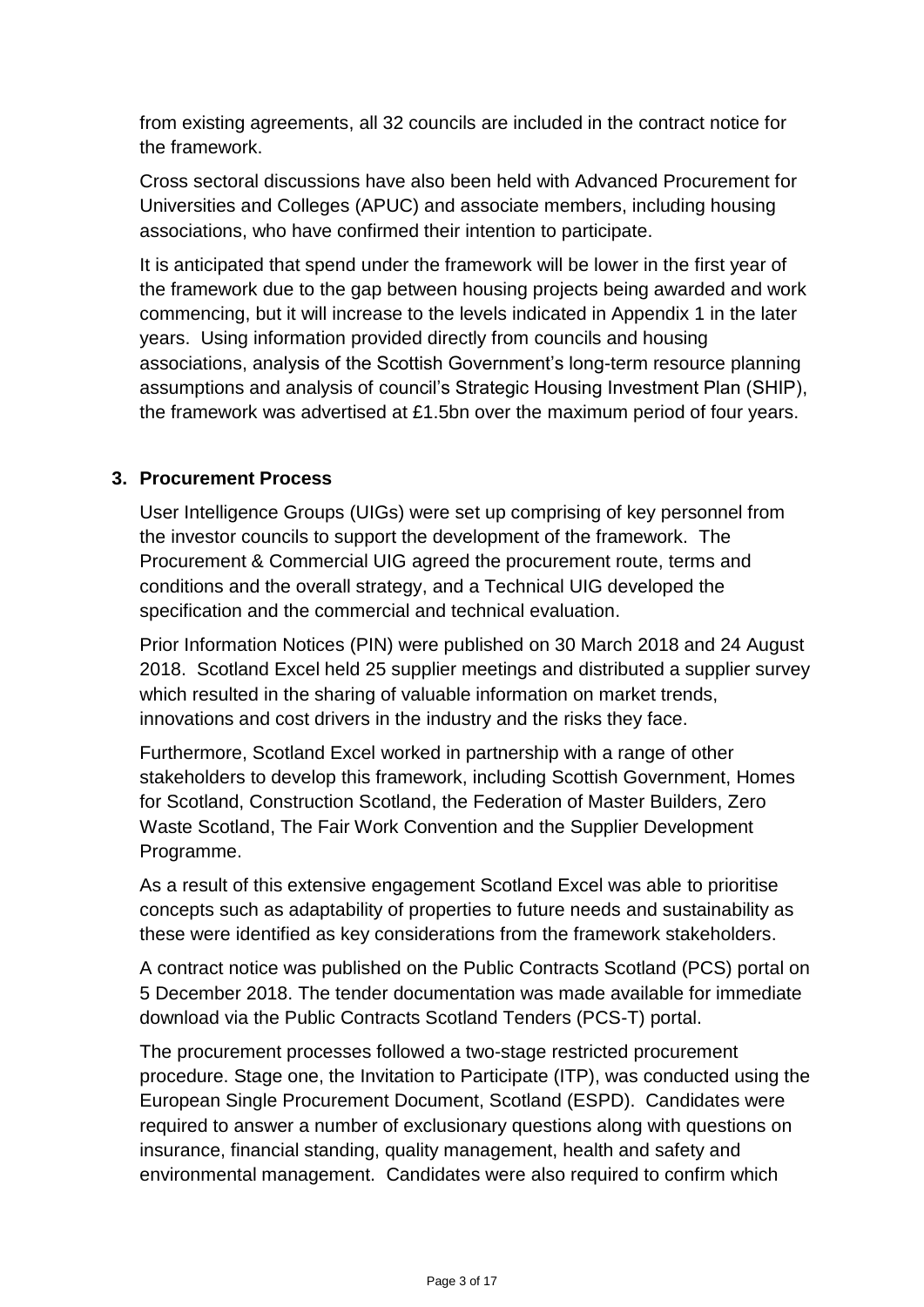lots and council areas they were offering for, and were evaluated against the following criteria and weightings:

| <b>Question</b> | <b>Description</b>             | Lot 1 Weighting | Lots $2 - 5$ Weighting |
|-----------------|--------------------------------|-----------------|------------------------|
|                 | <b>Delivery Capability</b>     | 40              | 30                     |
| $\overline{2}$  | <b>Key People</b>              | 30              | 25                     |
| 3               | <b>Supply Chain Capability</b> | 15              | 15                     |
| $\overline{4}$  | Stakeholder                    | 15              | 15                     |
|                 | Management                     |                 |                        |
| 5               | <b>Design Capability</b>       | N/A             | 10                     |
| 6               | <b>BIM Capability</b>          | N/A             | 5                      |

### **Table 2**

Responses to the ITP were submitted by 28 candidates. These responses were evaluated in line with the criteria and weightings set out in tender documents. As detailed in Appendix 2, 26 of the candidates passed stage one. Candidates who passed this stage were then invited to submit a tender in stage two of the procurement exercise, the Invitation to Tender (ITT).

The ITT documentation was made available for immediate download on 6 March 2019 via the Public Contracts Scotland Tenders (PCS-T) portal.

At the ITT stage, tenderers were evaluated against the following criteria and weightings:

| • Technical  | 40% |
|--------------|-----|
| • Commercial | 60% |

Within the technical section, tenderers were required to evidence their knowledge and experience by responding to the following series of technical questions:

| Question | <b>Description</b>                       | Lot 1<br>Weighting | Lots $2-5$<br>Weighting |
|----------|------------------------------------------|--------------------|-------------------------|
|          | Programme Management                     |                    | 3.5                     |
| 2        | <b>Project Management &amp; Delivery</b> | 6                  | 5                       |
| 3        | Cost, Change & Risk Management           | 4                  | 3.5                     |
| 4A       | Resourcing & Key People - Part A         | 4                  | 3                       |
| 4B       | Resourcing & Key People - Part B         | $\overline{2}$     |                         |
| 5        | Stakeholder Management                   |                    |                         |
| 6        | <b>Quality Management</b>                | 3                  | 2.5                     |
|          | <b>Framework Management</b>              | 3                  | 2.5                     |
| 8        | Design                                   | N/A                | 5                       |
| 9        | <b>Community Benefits</b>                |                    |                         |

**Table 3**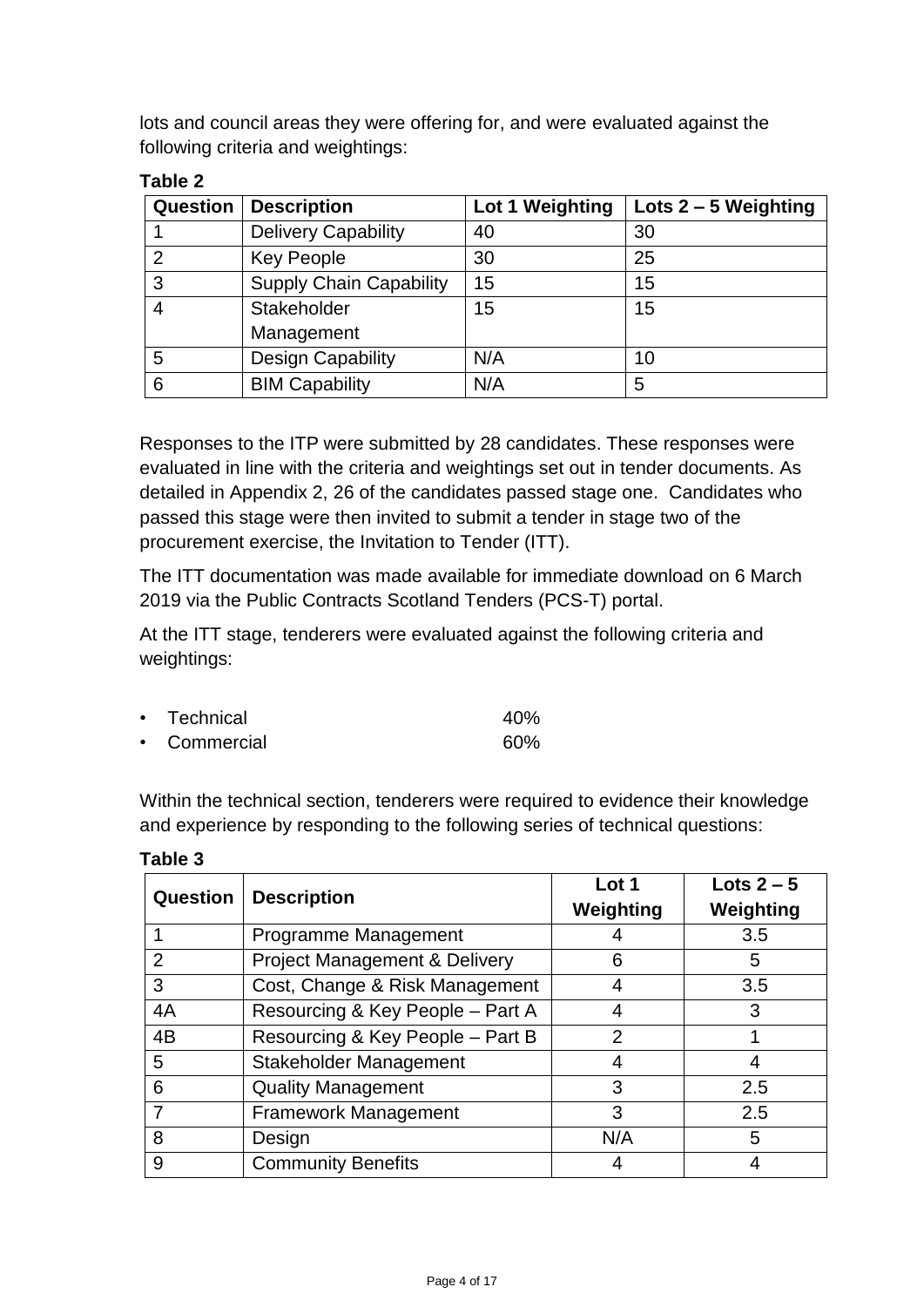| Supported Businesses and Social |  |
|---------------------------------|--|
| <b>Enterprises</b>              |  |
| <b>Fair Work Practices</b>      |  |

Within the commercial section, tenderers were required to submit a separate schedule of rates for each council area and lot that they wanted to tender for. The schedule of rates covers a range of different property types and was then evaluated using quantities derived from a range of example property types.

### **4. Report on Offers Received**

From the 26 candidates brought forward to the ITT stage, Scotland Excel received 22 offers before the closing date.

One supplier failed to submit a complete commercial response, as such this bid was non-compliant, and this supplier was advised that they would not be considered further.

Based on the criteria and scoring methodology set out in the tender document, a full evaluation of the 21 compliant offers was completed. Appendix 3 confirms the scoring achieved by each tenderer in each lot, per council area

#### **5. Recommendations**

Based on the evaluation undertaken, and in line with the criteria and weightings set out above, and to secure best value, capacity and coverage, it is recommended that a multi supplier framework is awarded to 19 suppliers across the 32 geographical areas and five lots, as outlined in Appendix 3.

These 19 recommended suppliers offer nationwide coverage under the framework and represent a mix of small, medium and large organisations, with 13 being classed as SME's.

#### **6. Benefits**

#### **Benchmarking**

Scotland Excel conducted a benchmarking exercise comparing its framework pricing with pricing from recent completed council housing projects, adjusted for inflation.

From each of these projects, councils shared the superstructure costs for each property and details of the house type, size and specification therein. Scotland Excel made a like for like comparison by calculating a total cost of the same property by house type, size and specification from tenderers' framework pricing returns. Pricing from a total of 486 completed properties was benchmarked and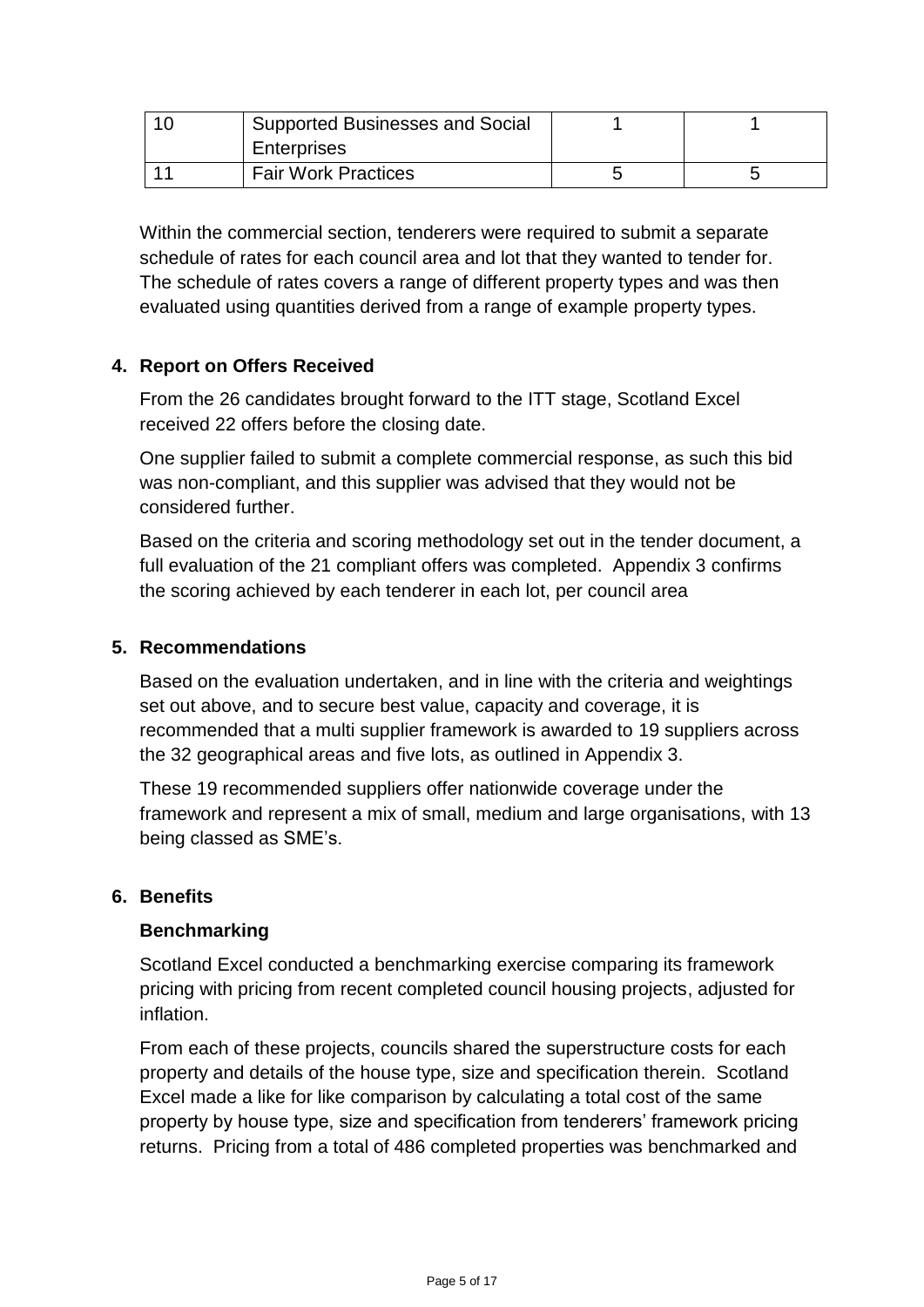demonstrated a saving of 2.8% which equates to a minimum of £5.9 million per annum.

It is likely that actual savings will be in excess of this when members select the most economically advantageous contractor from the framework for a particular work order, based on the type of properties and the size of development. It is anticipated that further savings will be realised through mini-competition and that the majority of call-off contracts will be subject to mini-competition.

#### **Price Stability**

Framework pricing is fixed for the first year of the framework. Thereafter any price increases will require to be supported with documentary evidence and will be validated against changes in market pricing, tracked in accordance with Scotland Excel's indexation model.

To account for the current volatility of the Construction sector, particularly in reference to Brexit, there is also an exceptional price variance clause in the framework contract.

### **Community Benefits**

Scotland Excel is committed to maximising community benefit delivery. Tenderers were asked to confirm whether they were willing to comply with our community benefits approach for the lifetime of the framework and scored on their ability to deliver it. This approach is designed to deliver local community benefits based on individual member spend thresholds and all 19 recommended suppliers have confirmed their acceptance. The community benefits approach focused on increasing the local skilled workforce within house building and the benefits delivered will include:

- Apprenticeships
- Graduate placements
- Employment opportunities
- Training and accreditation
- Work experience

Suppliers have agreed to report ongoing delivery of community benefits to Scotland Excel on a quarterly basis.

#### **Supported Businesses and Social Enterprises**

Supported businesses deliver employment, development and training opportunities for disadvantaged or disabled persons and to help them, whenever possible, into mainstream employment. A Social Enterprise is an organisation that seeks to deliver improvements in our overall social and environmental wellbeing; reinvesting or donating their profits to deliver this change within local communities (and beyond).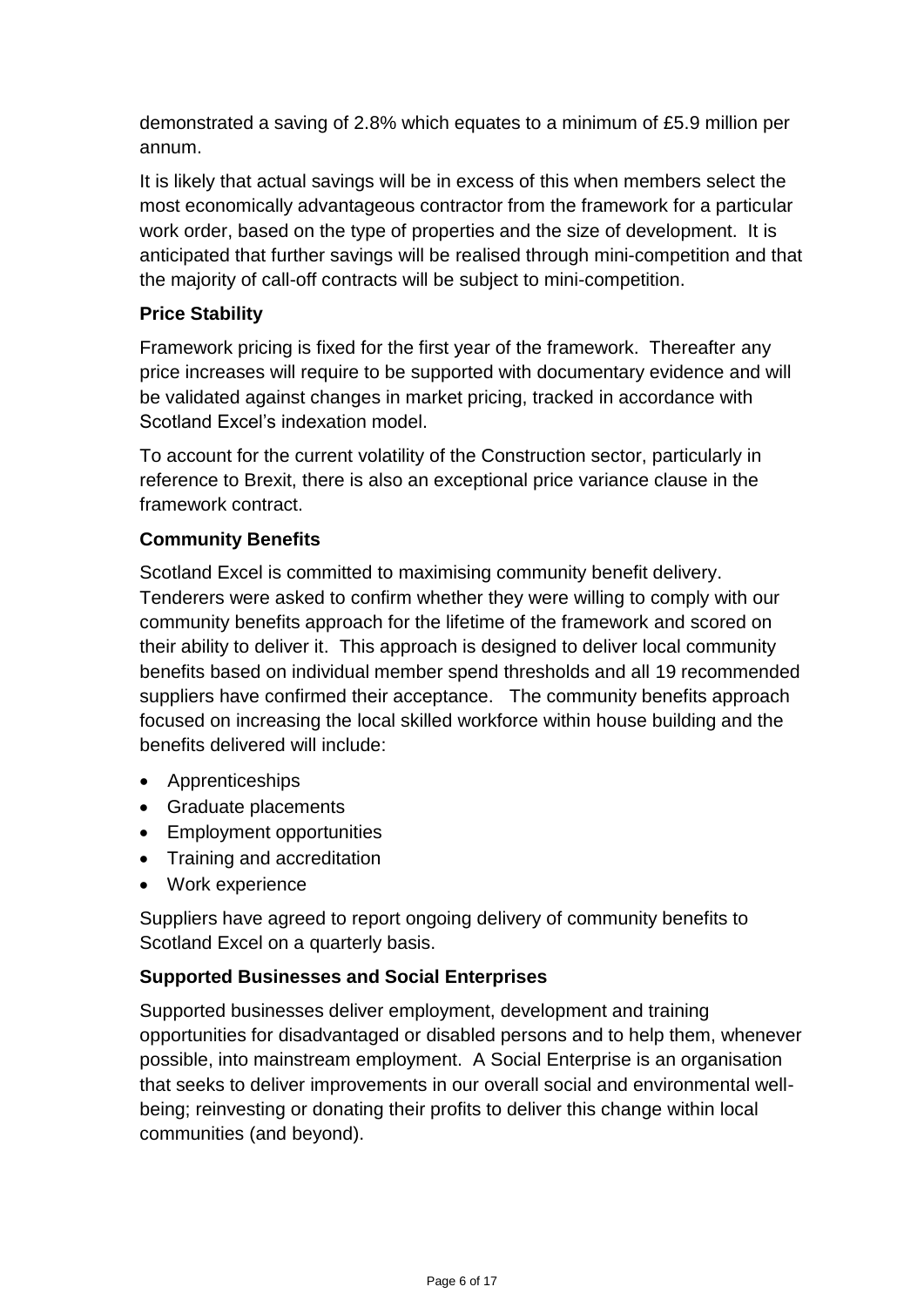As part of an innovative strategy, suppliers were scored on subcontracting commitments to supported businesses and social enterprises. As a result, all recommended suppliers have committed to engaging supported businesses or social enterprises in the delivery of any work order exceeding £1 million.

Scotland Excel will work closely with awarded suppliers to encourage continued and increased adoption of these organisations into their supply chain throughout the framework life.

### **Fair Work Practices including the Living Wage**

Suppliers were scored on their approach to providing fair work practices to their staff and supply chain and this was done across a range of questions developed in collaboration with the Fair Work Convention, incorporating the fair work framework. The questions which focused on issues specifically pertaining to the construction industry including opportunities & advancement within the workplace, trade union membership, the use of project bank accounts and exploitation.

Suppliers were also asked to confirm their approach to the payment of the Scottish Living Wage to their workforce. As detailed in Appendix 4, all 19 recommended suppliers pay their employees (except volunteers, apprentices and interns) the Scottish Living Wage, with five of these being living wage accredited and 6 suppliers committing to becoming living wage accredited during the first two years of the framework.

Scotland Excel will work with all awarded suppliers during the lifetime of the framework to ensure commitments are met.

#### **Environmental Initiatives**

The Specification requires that houses meet certain sustainability standards, namely Bronze Active with minimum Silver Level achieved for Aspects 1 and 2, as detailed in section 7 of the Building Standards technical handbook 2017. This offers substantial benefits in areas like low or zero carbon generating technology, carbon dioxide emissions and energy for space heating whilst being easily achieved by a large section of the housebuilding market.

The Specification was specifically drafted so that it does not mandate the method of construction, as such it enables offsite construction methods to compete equally with traditional building methods and the Specification encourages the use of local materials and labour in order to reduce the carbon footprint of the building site. This will help local authorities to meet their obligations under section 72 of the Climate Change (Scotland) Act 2009 and encourage best practice across the construction sector.

#### **Local Economic Development**

In order to promote local economic development, the Specification encourages suppliers to use the local labour and materials as far as possible and the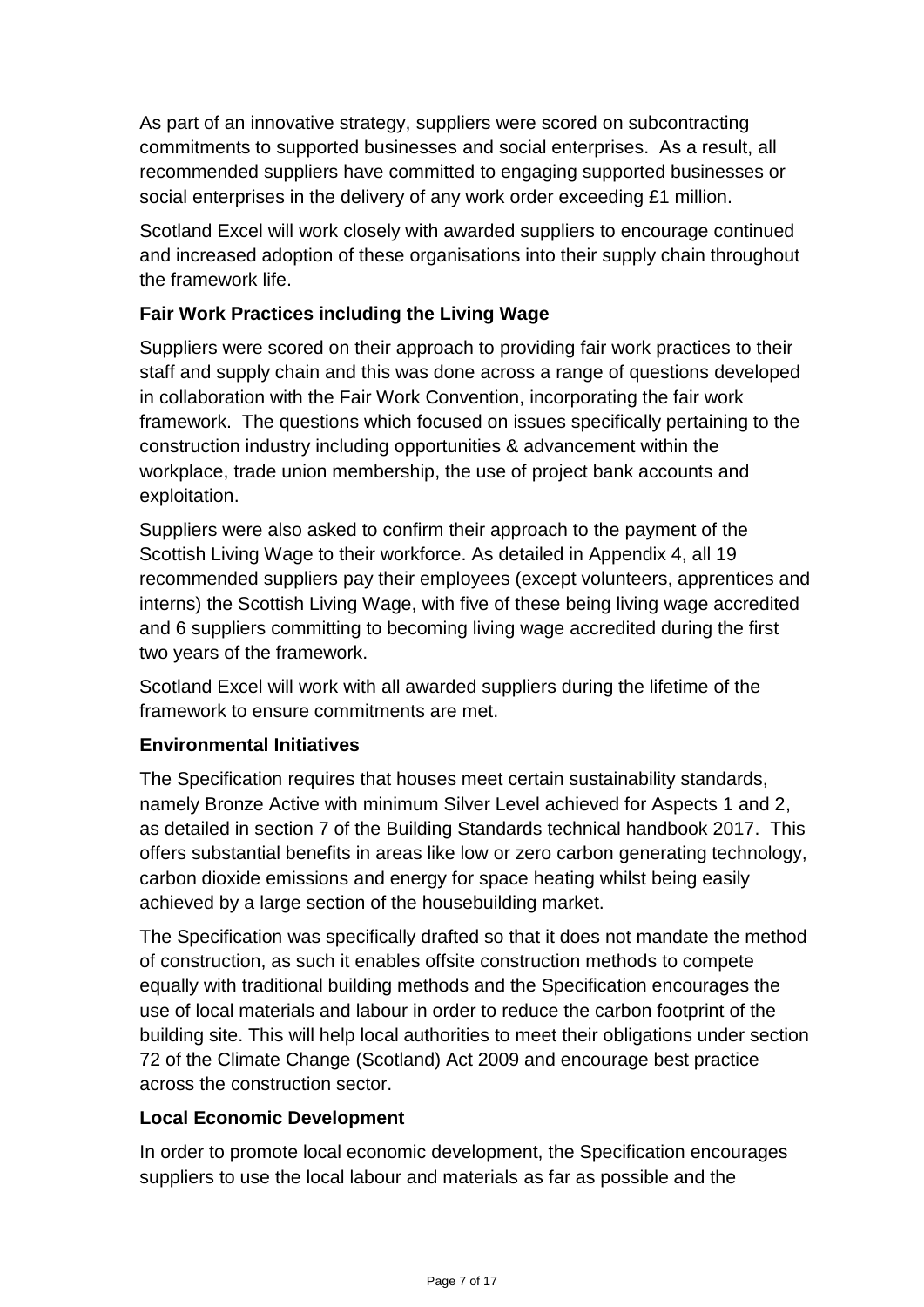community benefits approach targets recruitment from the local workforce, which will increase employment opportunities in the local area.

Further there is a requirement within the Framework Contract that suppliers advertise any new subcontracting opportunities on Public Contracts Scotland, in order to give local suppliers the opportunity to bid for work.

#### **7. Contract Mobilisation and Management**

In accordance with Scotland Excel's established contract and supplier management programme, this framework has been classified as a level 1 arrangement.

In addition, due to the size, scale and nature of this framework, as well as the potentially critical role it will play in ensuring national targets are achieved, the framework will require significant management oversight and day to day support to ensure effective use by members. This will include wide stakeholder engagement, providing support and advice to members on the contract terms and tender documents and the implementation and tracking of essential KPIs. As part of regular contract management, management information including commitments to community benefits and supported businesses and social enterprises, subcontractor payment terms and living wage will be gathered quarterly and reported six-monthly. Given the volatility of the construction industry and the value of the contracts anticipated to be awarded through this framework, the financial health of suppliers will be monitored closely and any action to mitigate the impact of suppliers with financial troubles will be undertaken quickly.

Scotland Excel will host a national launch event, bringing together key players across procurement, housing and policy and the awarded suppliers. This will be followed up with individual member mobilisation sessions which will be used to familiarise staff with the bespoke framework that has been developed. In addition, suppliers and members will be issued with a mobilisation pack containing details relating to the operation of the framework, roles and responsibilities, as well as a range of templates and guidance documents for ease of implementation.

Scotland Excel will also hold mobilisation meetings with all awarded suppliers to ensure they understand how the framework operates, what is contractually expected of them and the various contract templates available.

#### **8. Summary**

The framework for New Build Residential Construction aims to maximise collaboration and deliver best value to Scotland Excel members and associate members.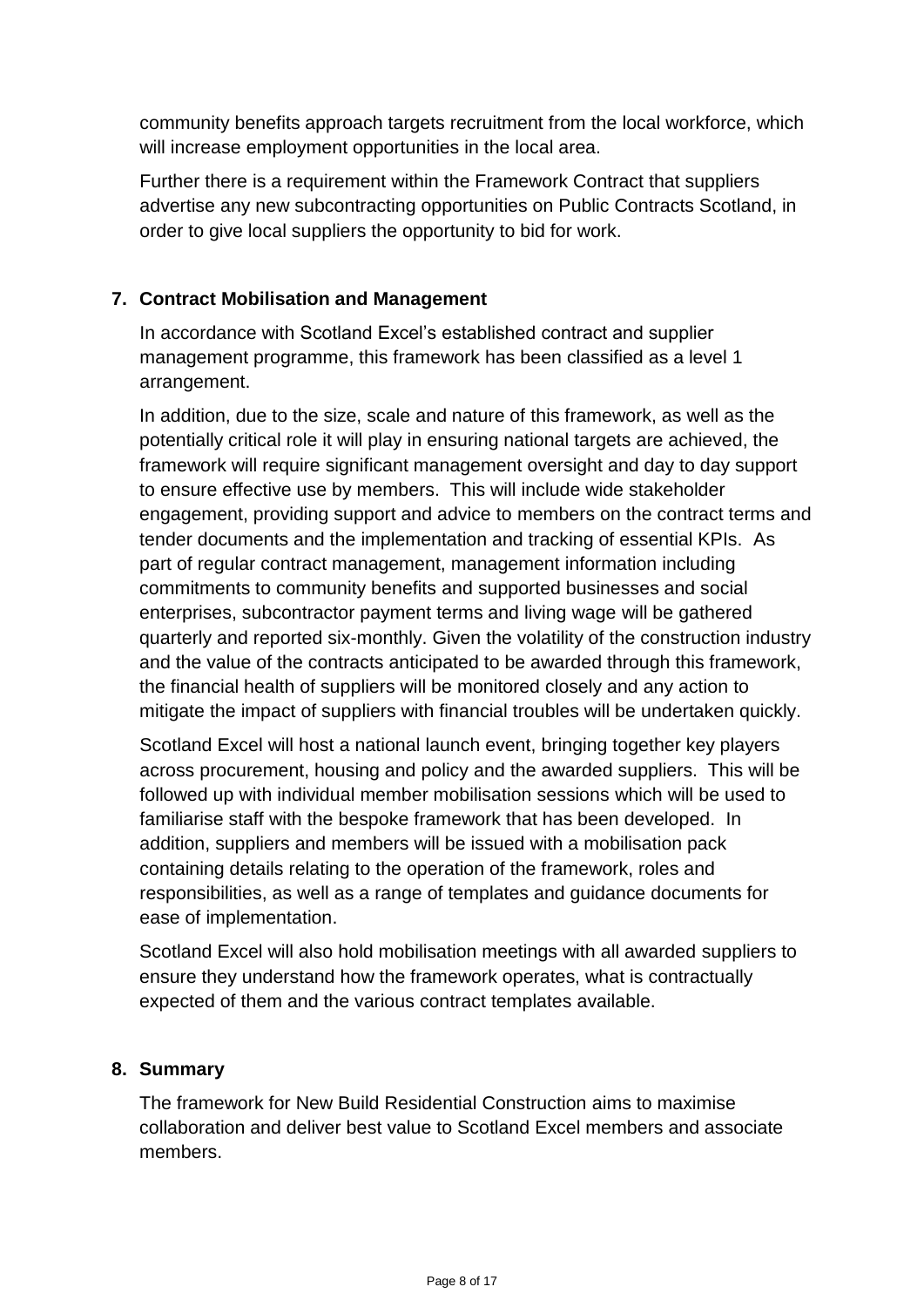This framework will help members improve their housing stock, reduce carbon emissions, deliver substantial savings and efficiencies, and support fair work practices and improved subcontractor payments. It will also deliver a wide range of additional benefits, including significant local community benefits through local employment opportunities and contracting opportunities for supported businesses and social enterprises.

The Executive Sub Committee is requested to approve the recommendations to award this framework agreement as detailed in Appendix 3.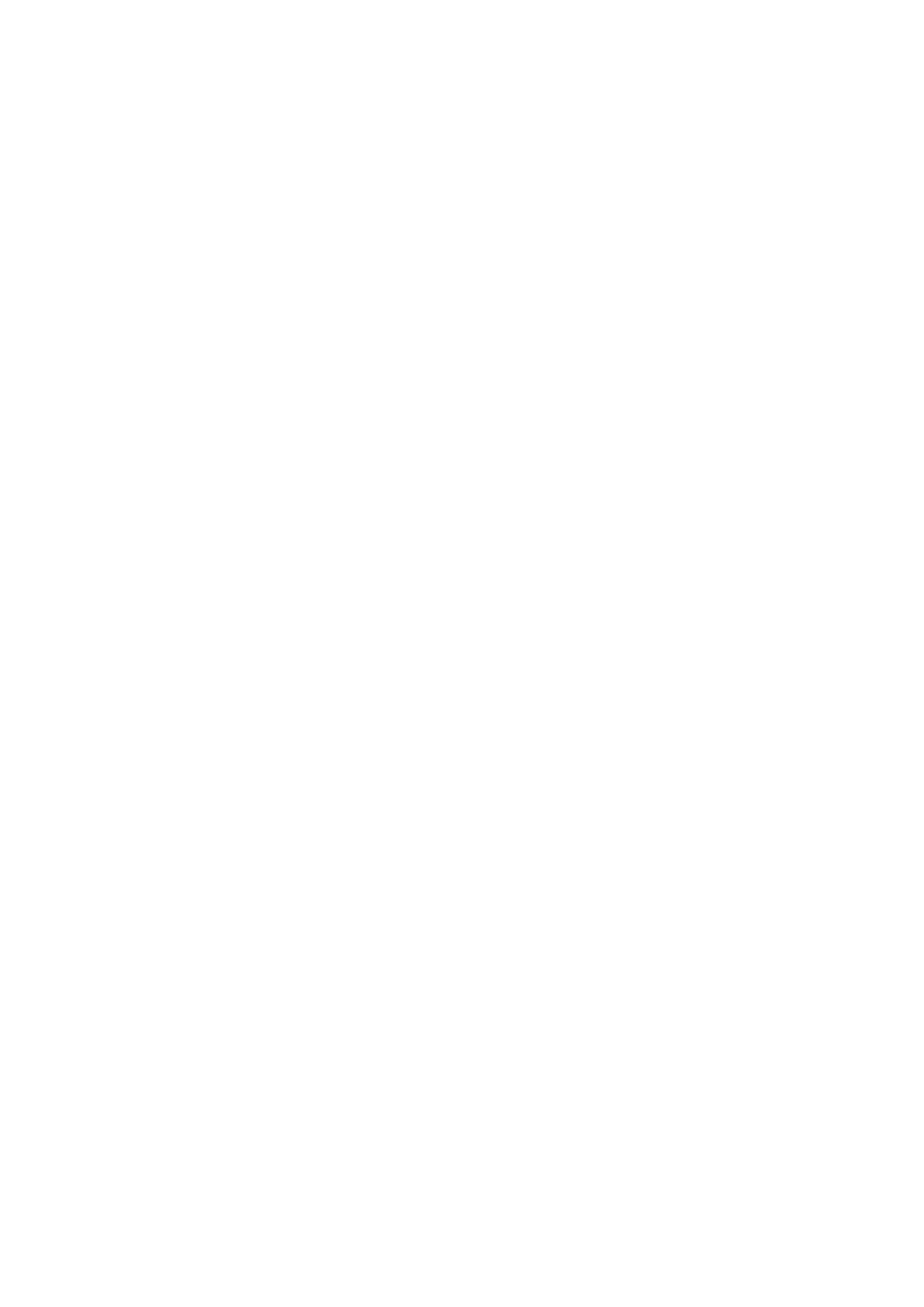## **Appendix 1 – Participation and Spend Summary**

| <b>Member Name</b>                 | Participation in<br>Contract | <b>Participation Entry</b><br><b>Date</b> | <b>Estimated Annual</b><br>Spend (£) | Source of Spend Data* | % Estimated<br><b>Forecast Savings</b> | <b>Estimated Annual</b><br>Savings (£) | <b>Basis of Savings Calculation</b> |
|------------------------------------|------------------------------|-------------------------------------------|--------------------------------------|-----------------------|----------------------------------------|----------------------------------------|-------------------------------------|
| Aberdeen City Council              | Yes                          | 26 August 2019                            | £136,000                             | Council SHIP          | 2.5%                                   | £3,400                                 | <b>Benchmarked Council Data</b>     |
| Aberdeenshire Council              | Yes                          | 26 August 2019                            | £5,134,000                           | Council SHIP          | 2.5%                                   | £128,350                               | <b>Benchmarked Council Data</b>     |
| Angus Council                      | Yes                          | 26 August 2019                            | £10,540,000                          | <b>Council SHIP</b>   | 2.5%                                   | £263,500                               | <b>Benchmarked Council Data</b>     |
| Argyll & Bute Council              | Yes                          | 26 August 2019                            | £0                                   | Council SHIP          | 2.5%                                   | £0                                     | N/A                                 |
| City of Edinburgh Council          | No                           | N/A                                       | N/A                                  | N/A                   | 0.0%                                   | £0                                     | N/A                                 |
| Clackmannanshire Council           | Yes                          | 26 August 2019                            | £3,658,000                           | Council SHIP          | 0.0%                                   | £0                                     | N/A                                 |
| Comhairle nan Eilean Siar          | No                           | N/A                                       | N/A                                  | N/A                   | 0.0%                                   | £0                                     | N/A                                 |
| Dumfries & Galloway Council        | No                           | N/A                                       | N/A                                  | N/A                   | 0.0%                                   | £0                                     | N/A                                 |
| Dundee City Council                | No                           | N/A                                       | N/A                                  | N/A                   | 0.0%                                   | £0                                     | N/A                                 |
| <b>East Ayrshire Council</b>       | Yes                          | <b>TBC</b>                                | N/A                                  | N/A                   | 0.0%                                   | £0                                     | N/A                                 |
| <b>East Dunbartonshire Council</b> | Yes                          | <b>TBC</b>                                | N/A                                  | N/A                   | 0.0%                                   | £0                                     | N/A                                 |
| lEast Lothian Council              | No                           | N/A                                       | N/A                                  | N/A                   | 0.0%                                   | £0                                     | N/A                                 |
| <b>East Renfrewshire Council</b>   | No                           | N/A                                       | N/A                                  | N/A                   | 0.0%                                   | £0                                     | N/A                                 |
| <b>Falkirk Council</b>             | Yes                          | 26 August 2019                            | £25,840,000                          | Council SHIP          | 2.5%                                   | £646,000                               | Benchmarked Council Data            |
| <b>Fife Council</b>                | Yes                          | 26 August 2019                            | £64,770,000                          | <b>Council SHIP</b>   | 2.5%                                   | £1,619,250                             | <b>Benchmarked Council Data</b>     |
| <b>Glasgow City Council</b>        | No                           | N/A                                       | N/A                                  | N/A                   | 0.0%                                   | £0                                     | N/A                                 |
| <b>Highland Council</b>            | Yes                          | <b>TBC</b>                                | N/A                                  | N/A                   | 0.0%                                   | £0                                     | N/A                                 |
| Inverclyde Council                 | No                           | N/A                                       | N/A                                  | N/A                   | 0.0%                                   | £0                                     | N/A                                 |
| Midlothian Council                 | Yes                          | <b>TBC</b>                                | N/A                                  | N/A                   | 0.0%                                   | £0                                     | N/A                                 |
| Moray Council                      | Yes                          | 26 August 2019                            | £12,716,000                          | Council SHIP          | 0.0%                                   | £0                                     | N/A                                 |
| North Ayrshire Council             | Yes                          | 26 August 2019                            | £28,900,000                          | Council SHIP          | 2.5%                                   | £722,500                               | <b>Benchmarked Council Data</b>     |
| North Lanarkshire Council          | Yes                          | 26 August 2019                            | £27,302,000                          | Council SHIP          | 2.5%                                   | £682,550                               | <b>Benchmarked Council Data</b>     |
| <b>Orkney Islands Council</b>      | Yes                          | <b>TBC</b>                                | N/A                                  | N/A                   | 0.0%                                   | £0                                     | N/A                                 |
| Perth & Kinross Council            | Yes                          | <b>TBC</b>                                | N/A                                  | N/A                   | 0.0%                                   | £0                                     | N/A                                 |
| Renfrewshire Council               | Yes                          | 26 August 2019                            | £16,796,000                          | Council SHIP          | 2.5%                                   | £419,900                               | Benchmarked Council Data            |
| Scottish Borders Council           | No                           | N/A                                       | N/A                                  | N/A                   | 0.0%                                   | £0                                     | N/A                                 |
| Shetland Islands Council           | Yes                          | <b>TBC</b>                                | N/A                                  | N/A                   | 0.0%                                   | £0                                     | N/A                                 |
| South Ayrshire Council             | No                           | N/A                                       | N/A                                  | N/A                   | 0.0%                                   | £0                                     | N/A                                 |
| South Lanarkshire Council          | Yes                          | 26 August 2019                            | £23,358,000                          | Council SHIP          | 2.5%                                   | £583,950                               | <b>Benchmarked Council Data</b>     |
| <b>Stirling Council</b>            | Yes                          | <b>TBC</b>                                | N/A                                  | N/A                   | 0.0%                                   | £0                                     | N/A                                 |
| West Dunbartonshire Council        | Yes                          | 26 August 2019                            | £7,480,000                           | <b>Council SHIP</b>   | 2.5%                                   | £187,000                               | <b>Benchmarked Council Data</b>     |
| <b>West Lothian Council</b>        | Yes                          | TBC                                       | N/A                                  | N/A                   | 0.0%                                   | £0                                     | N/A                                 |
| <b>Associate Members</b>           | Yes                          | 26 August 2019                            | £40,000,000                          | N/A                   | 0.0%                                   | £0                                     | N/A                                 |
| <b>Totals</b>                      |                              |                                           | £266,630,000                         |                       | 2.5%                                   | £5,256,400                             |                                     |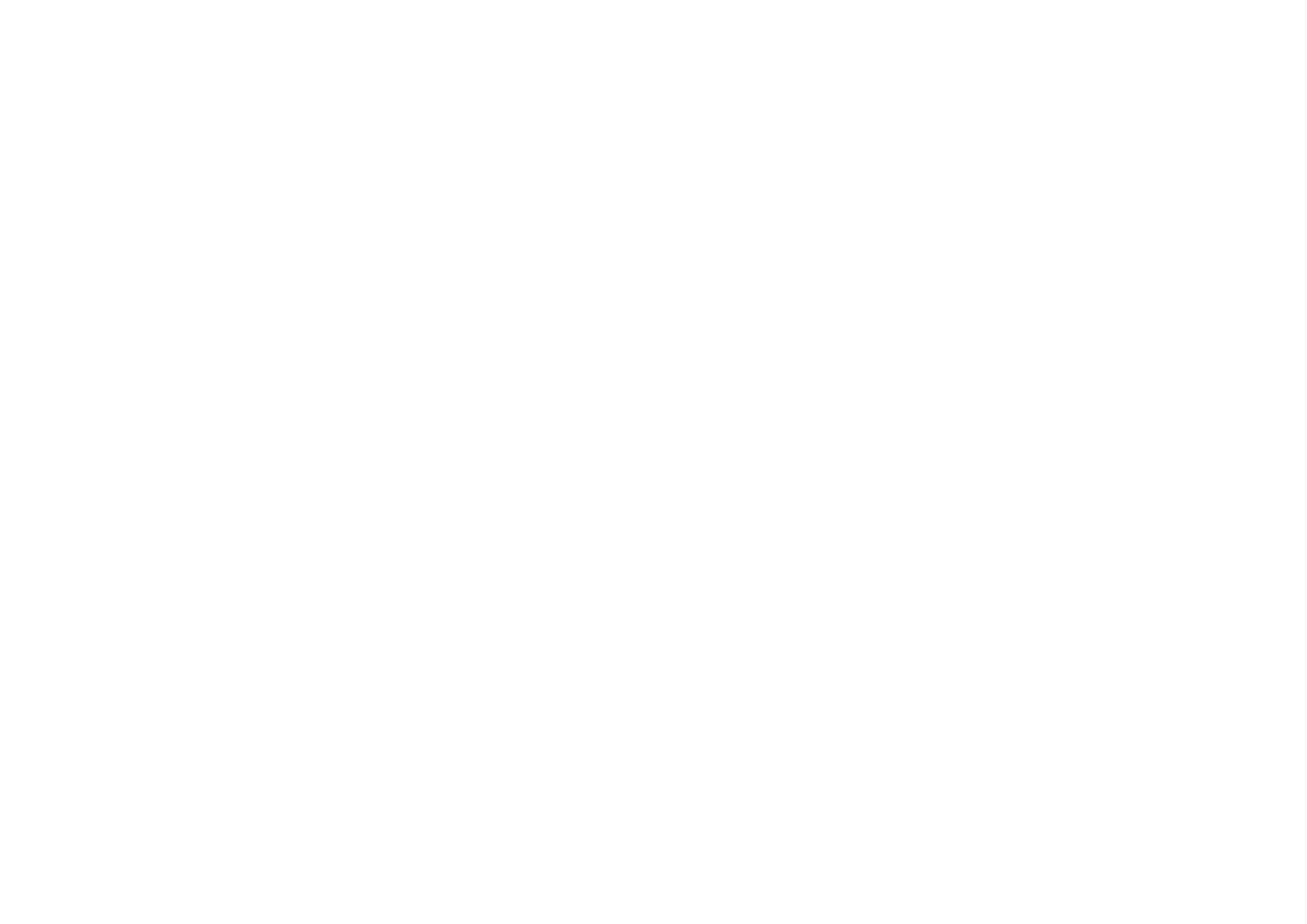# **Appendix 2 – List of Candidates and Tenderers**

| <b>Name of Candidates and Tenderers</b>                          | <b>SME Status   Location</b> |                             | <b>Lots Tendered</b>    |
|------------------------------------------------------------------|------------------------------|-----------------------------|-------------------------|
| Andrew Shepherd Construction Ltd                                 | Medium                       | Angus                       | 1                       |
| Ashleigh (Scotland) Limited                                      | Medium                       | Glasgow City                | $1, 2, 3, 4$ and 5      |
| <b>Bancon Construction Ltd</b>                                   | Medium                       | Aberdeenshire               | $1, 2, 3, 4$ and 5      |
| <b>Campion Homes Ltd</b>                                         | Medium                       | Fife                        | $2,3,4$ and 5           |
| Central Building Contractors (Glasgow) Ltd T/A CBC (Glasgow) Ltd | Medium                       | Glasgow City                | 1, 2, 3, 4 and 5        |
| CCG (Scotland) Ltd                                               | Large                        | Glasgow City                | $1, 2, 3, 4$ and 5      |
| CHAP Group (Aberdeen) Ltd                                        | Medium                       | Aberdeenshire               | $1, 2, 3, 4$ and 5      |
| City Building (Contracts) LLP                                    | Medium                       | Glasgow City                | $1,2,4$ and 5           |
| <b>Clark Contracts Ltd</b>                                       | Large                        | Renfrewshire                | $1, 2, 3$ and $4$       |
| Cruden Investments Ltd                                           | Large                        | City of Edinburgh 3,4 and 5 |                         |
| D. McLaughlin & Sons Limited                                     | Medium                       | North Ayrshire              | $1, 2, 3$ and 4         |
| <b>ENGIE Regeneration Limited</b>                                | Large                        | England                     | $1, 2, 3, 4$ and 5      |
| <b>Hadden Construction Limited</b>                               | Medium                       | Perth & Kinross             | $1, 2, 3, 4$ and 5      |
| JR Construction (Scotland) Ltd                                   | Small                        | Renfrewshire                | $1, 2, 3$ and 4         |
| McTaggart Construction Ltd                                       | Large                        | North Ayrshire              | 3,4 and 5               |
| Mears Limited                                                    | Medium                       | England                     | 2                       |
| MM Miller (Wick) Ltd                                             | Small                        | Highland                    | 1                       |
| Morris & Spottiswood Ltd                                         | Medium                       | Glasgow City                | $1, 2, 3$ and $4$       |
| Springfield Properties PLC                                       | Large                        | Moray                       | 4 and 5                 |
| Stewart & Shields Ltd                                            | Medium                       | Argyll & Bute               | 1, 2, 3, 4 and 5        |
| Urban Union Ltd                                                  | Medium                       | North Ayrshire              | 5                       |
| Pert Bruce Construction Ltd                                      | Medium                       | Angus                       | Non compliant tender    |
| Connolly & Fee Ltd                                               | Small                        | Northern Ireland            | Did not submit a tender |
| Galliford Try Building Ltd T/A Morrison Construction             | Large                        | Aberdeenshire               | Did not submit a tender |
| Muir Construction Limited                                        | Medium                       | Fife                        | Did not submit a tender |
| Ogilvie Construction Ltd                                         | Large                        | Stirling                    | Did not submit a tender |
| Merchant Homes Partnerships Limited                              | Medium                       | Glasgow City                | Did not pass ITP Stage  |
| Realm Homes (Scotland) Ltd                                       | Micro                        | Glasgow City                | Did not pass ITP Stage  |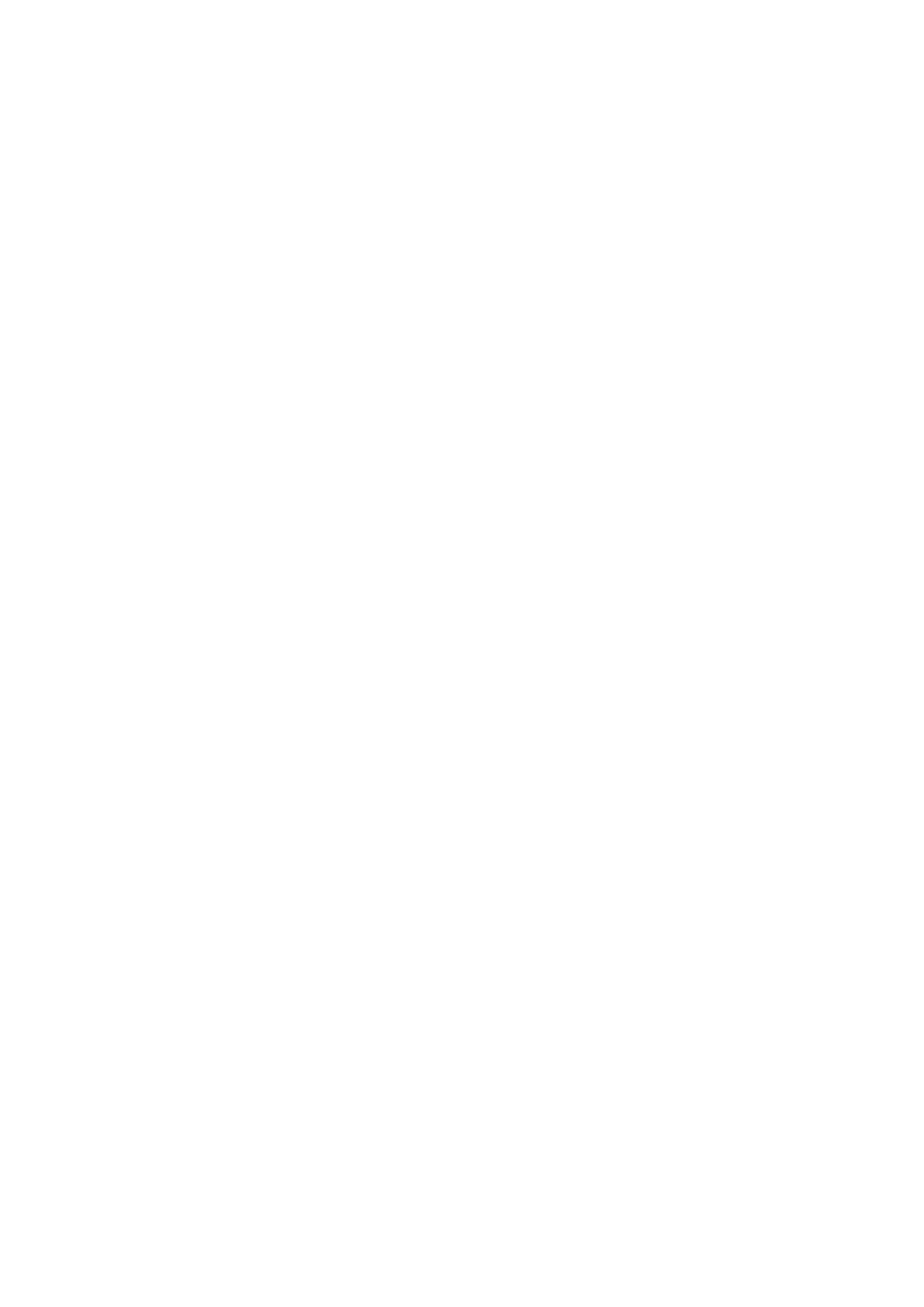#### **Appendix 3 – Scoring and Recommendations Lot 1 Developments of 1-15 units – Build only**

|                                                              | Aberdeen<br>City | Aberdeenshire | Angus      | Argyll &<br>Bute | City of   | Clackmannanshire   | nan Eilan | Comhairle Dumfries &<br>Galloway | Dundee City        | East           | East<br>Ayrshire   Dunbartonshir | East<br>Lothian | East<br>Renfrewshire | Falkirk         | <b>Fife Council</b> | Glasgow<br>City |
|--------------------------------------------------------------|------------------|---------------|------------|------------------|-----------|--------------------|-----------|----------------------------------|--------------------|----------------|----------------------------------|-----------------|----------------------|-----------------|---------------------|-----------------|
|                                                              | Council          | Council       | Council    | Council          | Edinburgh | Council            | Siar      | Council                          | Council            | Council        | e Council                        | Council         | Council              | Council         |                     | Council         |
| <b>Andrew Shepherd Construction Ltd</b>                      | 49.4             | 53.3          | 42.1       |                  |           |                    |           |                                  | <b>XXX</b>         |                |                                  |                 |                      |                 | 41.4                |                 |
| Ashleigh (Scotland) Limited                                  |                  |               |            |                  |           |                    |           | 89.3                             |                    | 89.3           |                                  |                 | 89.3                 |                 |                     | 89.3            |
| <b>Bancon Construction Ltd</b>                               | 71.5             | 74.6          | 65.9       |                  |           |                    |           |                                  | 68.2               |                |                                  |                 |                      | <b>XXX</b>      |                     | XXX             |
| <b>Central Building Contractors (Glasgow)</b>                |                  |               |            |                  | 82.7      | 82.7               |           |                                  |                    | 77.4           | 81.4                             |                 | 77.4                 | 81.4            |                     | 77.4            |
| Limited T/A CBC (Glasgow) Ltd                                |                  |               |            |                  |           |                    |           |                                  |                    |                |                                  |                 |                      |                 |                     |                 |
| <b>CCG (Scotland) Ltd</b>                                    |                  |               |            |                  | 98.0      | 98.0               |           |                                  |                    | 93.3           | 96.9                             |                 | 93.3                 | 96.9            | 98.0                | 93.3            |
| <b>CHAP Group (Aberdeen) Ltd</b>                             | 73.9             | 76.7          | 68.8       |                  |           |                    |           |                                  | 70.9               |                |                                  |                 |                      |                 |                     |                 |
| <b>City Building (Contracts) LLP</b>                         |                  |               |            |                  |           |                    |           |                                  |                    |                | 86.6                             | 86.6            | 83.1                 | 86.6            |                     | 83.1            |
| <b>Clark Contracts Ltd</b>                                   | <b>XXX</b>       | XXX           | XXX        | 46.3             | XXX       | XXX                |           | XXX                              | XXX                | XXX            | XXX                              | 42.7            | XXX                  | <b>XXX</b>      | 44.8                | XXX             |
| D. McLaughlin & Sons Limited                                 |                  |               |            |                  |           |                    |           | 80.5                             |                    | 73.6           | 77.9                             |                 | 73.6                 |                 |                     | 73.6            |
| <b>ENGIE Regeneration Limited</b>                            | 94.0             | 94.0          | 87.0       |                  | 89.2      | 91.8               |           | 78.4                             | 94.0               | 87.0           | 90.7                             | 85.3            | 87.0                 | 90.7            | 91.8                | 87.0            |
| <b>Hadden Construction Limited</b>                           |                  |               | 93.0       |                  | 88.6      | 92.6               |           |                                  | 90.9               |                | 87.4                             | 91.5            |                      | 91.5            | 92.6                |                 |
| JR Construction (Scotland) Ltd                               |                  |               |            | 79.5             | 69.1      | 69.1               |           | 62.8                             | 72.0               | 62.8           | <b>XXX</b>                       | 67.6            | <b>XXX</b>           | 67.6            | 69.1                | 62.8            |
| MM Miller (Wick) Ltd                                         |                  |               |            |                  |           |                    |           |                                  |                    |                |                                  |                 |                      |                 |                     |                 |
| <b>Stewart &amp; Shields Ltd</b>                             |                  |               | 73.4       | 82.0             |           | 73.3               |           | 67.6                             |                    | 67.6           | 72.0                             |                 | 67.9                 |                 |                     |                 |
| Morris & Spottiswood Ltd                                     |                  |               |            |                  |           |                    |           |                                  |                    |                |                                  |                 |                      |                 |                     |                 |
|                                                              |                  |               |            |                  |           |                    |           |                                  |                    |                |                                  |                 |                      |                 |                     |                 |
|                                                              |                  |               |            |                  |           |                    |           |                                  |                    |                |                                  |                 |                      |                 |                     |                 |
|                                                              |                  |               |            |                  | North     |                    | Orkney    | Perth &                          |                    | Scottish       |                                  | South           | South                |                 | West                | West            |
|                                                              | Highland         | Inverclyde    | Midlothian | Moray            | Ayrshire  | North Lanarkshire  | Islands   | Kinross                          | Renfrewshire       | <b>Borders</b> | Shetland                         | Ayrshire        | Lanarkshire          | <b>Stirling</b> | Dunbartonshire      | Lothian         |
|                                                              | Council          | Council       | Council    | Council          | Council   | Council            | Council   | Council                          | Council            | Council        | <b>Islands Council</b>           | Council         | Council              | Council         | Council             | Council         |
| <b>Andrew Shepherd Construction Ltd</b>                      |                  |               |            |                  |           |                    |           | XXX                              |                    |                |                                  |                 |                      |                 |                     |                 |
| Ashleigh (Scotland) Limited                                  |                  |               |            |                  | 89.3      |                    |           |                                  | 89.3               |                |                                  | 89.3            |                      |                 |                     |                 |
| <b>Bancon Construction Ltd</b>                               | 83.2             |               |            | 83.2             |           | <b>XXX</b>         |           | 65.3                             |                    |                |                                  |                 | <b>XXX</b>           | <b>XXX</b>      |                     |                 |
| <b>Central Building Contractors (Glasgow)</b>                |                  | 82.7          | 83.1       |                  | 77.4      | 81.4               |           |                                  |                    |                |                                  | 77.4            | 81.4                 | 82.7            | 81.4                | 81.4            |
| Limited T/A CBC (Glasgow) Ltd                                |                  |               |            |                  |           |                    |           |                                  |                    |                |                                  |                 |                      |                 |                     |                 |
| <b>CCG (Scotland) Ltd</b>                                    |                  | 98.0          |            |                  | 93.3      | 96.9               |           | 98.0                             | 93.3               |                |                                  | 93.3            | 96.9                 | 98.0            | 96.9                | 96.9            |
| <b>CHAP Group (Aberdeen) Ltd</b>                             | 84.6             |               |            | 84.6             |           |                    |           |                                  |                    |                |                                  |                 |                      |                 |                     |                 |
| <b>City Building (Contracts) LLP</b>                         |                  |               |            |                  |           | 86.6               |           |                                  | 83.1               |                |                                  |                 | 86.6                 |                 | 86.6                | 86.6            |
| <b>Clark Contracts Ltd</b>                                   | 56.9             | 44.8          | 45.5       |                  | XXX       | XXX                |           | XXX                              | XXX                | 46.9           |                                  | <b>XXX</b>      | <b>XXX</b>           | XXX             | XXX                 | XXX             |
| D. McLaughlin & Sons Limited                                 |                  | 79.2          |            |                  | 73.6      | 77.9               |           |                                  | 73.6               |                |                                  | 73.6            | 77.9                 |                 | 77.9                |                 |
| <b>ENGIE Regeneration Limited</b>                            |                  |               | 87.0       |                  | 87.0      | 90.7               |           | 91.8                             | 87.0               | 93.1           |                                  | 87.0            | 90.7                 | 91.8            | 90.7                | 90.7            |
| <b>Hadden Construction Limited</b>                           |                  |               | 93.0       |                  |           | 91.5               |           | 92.6                             |                    |                |                                  |                 | 87.4                 | 92.6            | 87.4                | 91.5            |
| JR Construction (Scotland) Ltd                               |                  | 69.1          | 69.7       |                  | 62.8      | <b>XXX</b>         |           |                                  | 62.8               | 79.9           |                                  | 62.8            | <b>XXX</b>           | 69.1            | <b>XXX</b>          | <b>XXX</b>      |
| MM Miller (Wick) Ltd                                         | 60.5             |               |            |                  |           |                    |           |                                  |                    |                |                                  |                 |                      |                 |                     |                 |
| <b>Stewart &amp; Shields Ltd</b><br>Morris & Spottiswood Ltd |                  |               |            |                  | 67.6      | 72.0<br><b>XXX</b> |           | 73.3                             | 67.9<br><b>XXX</b> | 82.0           |                                  | 67.6            | 72.0<br><b>XXX</b>   | 73.3            | 72.0<br><b>XXX</b>  | 72.0            |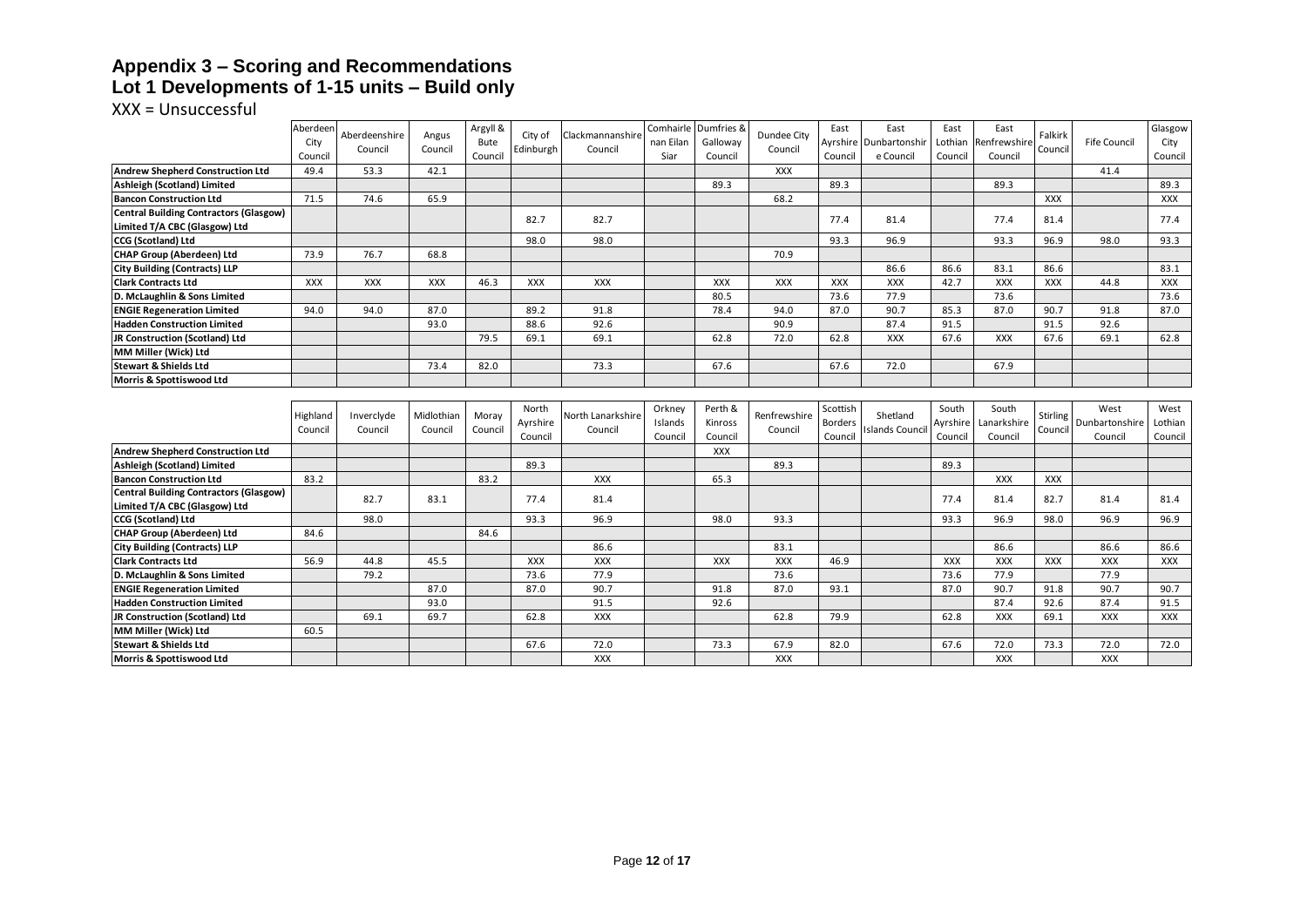# **Lot 2 Developments of 1-15 units – Design & Build**

|                                                      | Aberdeen<br>City Council | Aberdeenshire<br>Council | Angus<br>Council | Argyll & Bute<br>Council | City of<br>Edinburgh<br>Council | Clackmannanshire<br>Council | Comhairle<br>nan Eilan Siar | Dumfries &<br>Galloway<br>Council | Dundee City<br>Council | East<br>Ayrshire<br>Council | East<br>Dunbartonshire<br>Council | Council    | East Lothian East Renfrewshire<br>Council | Falkirk<br>Council | <b>Fife Council</b> | <b>Glasgow City</b><br>Council |
|------------------------------------------------------|--------------------------|--------------------------|------------------|--------------------------|---------------------------------|-----------------------------|-----------------------------|-----------------------------------|------------------------|-----------------------------|-----------------------------------|------------|-------------------------------------------|--------------------|---------------------|--------------------------------|
| Ashleigh (Scotland) Limited                          |                          |                          |                  |                          |                                 |                             |                             | 90.3                              |                        | 90.3                        |                                   |            | 90.3                                      |                    |                     | 90.3                           |
| <b>Bancon Construction Ltd</b>                       | 71.0                     | 74.1                     | 65.6             |                          |                                 |                             |                             |                                   | 67.7                   |                             |                                   |            |                                           | XXX                |                     | <b>XXX</b>                     |
| <b>Central Building Contractors (Glasgow)</b>        |                          |                          |                  |                          | 84.1                            | 83.9                        |                             |                                   |                        | 76.7                        | 79.5                              |            | 76.7                                      | 79.9               |                     | 76.7                           |
| Limited T/A CBC (Glasgow) Ltd                        |                          |                          |                  |                          |                                 |                             |                             |                                   |                        |                             |                                   |            |                                           |                    |                     |                                |
| CCG (Scotland) Ltd                                   |                          |                          |                  |                          | 98.0                            | 97.9                        |                             |                                   |                        | 91.4                        | 93.8                              |            | 91.4                                      | 94.3               | 97.9                | 91.4                           |
| <b>CHAP Group (Aberdeen) Ltd</b>                     | 74.3                     | 77.1                     | 69.5             |                          |                                 |                             |                             |                                   | 71.3                   |                             |                                   |            |                                           |                    |                     |                                |
| <b>City Building (Contracts) LLP</b>                 |                          |                          |                  |                          |                                 |                             |                             |                                   |                        |                             | 87.5                              | 87.9       | 85.2                                      | 87.9               |                     | 85.2                           |
| <b>Clark Contracts Ltd</b>                           | 42.6                     | 47.1                     | <b>XXX</b>       | 55.4                     | <b>XXX</b>                      | <b>XXX</b>                  |                             | <b>XXX</b>                        | <b>XXX</b>             | <b>XXX</b>                  | XXX                               | 42.4       | XXX                                       | <b>XXX</b>         | 48.8                | <b>XXX</b>                     |
| D. McLaughlin & Sons Limited                         |                          |                          |                  |                          |                                 |                             |                             | 81.2                              |                        | 74.7                        | 77.6                              |            | 74.7                                      |                    |                     | 74.7                           |
| <b>ENGIE Regeneration Limited</b>                    | 93.4                     | 93.4                     | 86.5             |                          | 89.3                            | 91.9                        |                             | 76.3                              | 93.4                   | 85.2                        | 87.7                              | 82.4       | 85.2                                      | 88.1               | 91.9                | 85.2                           |
| <b>Hadden Construction Limited</b>                   |                          |                          | 93.8             |                          | 90.0                            | 93.8                        |                             |                                   | 91.5                   |                             | 85.6                              | 90.1       |                                           | 90.1               | 93.8                |                                |
| JR Construction (Scotland) Ltd                       |                          |                          |                  | 83.5                     | 70.0                            | 69.8                        |                             | 61.2                              | 71.8                   | <b>XXX</b>                  | <b>XXX</b>                        | 65.0       | <b>XXX</b>                                | 65.0               | 69.8                | <b>XXX</b>                     |
| <b>Mears Limited</b>                                 |                          |                          |                  |                          |                                 |                             |                             |                                   |                        | 81.0                        | 83.3                              |            | 81.0                                      |                    |                     | 81.0                           |
| <b>Stewart &amp; Shields Ltd</b>                     |                          |                          | 71.2             | 84.0                     |                                 | 71.6                        |                             | 63.3                              |                        | <b>XXX</b>                  | <b>XXX</b>                        |            | <b>XXX</b>                                | 67.2               |                     | <b>XXX</b>                     |
| Morris & Spottiswood Ltd                             |                          |                          |                  |                          |                                 |                             |                             |                                   |                        |                             |                                   |            |                                           |                    |                     |                                |
| <b>Campion Homes Ltd</b>                             |                          |                          | <b>XXX</b>       |                          | <b>XXX</b>                      | <b>XXX</b>                  |                             |                                   | XXX                    |                             |                                   |            |                                           | XXX                | <b>XXX</b>          |                                |
|                                                      |                          |                          |                  |                          |                                 |                             |                             |                                   |                        |                             |                                   |            |                                           |                    |                     |                                |
|                                                      |                          |                          |                  |                          |                                 |                             |                             |                                   |                        |                             |                                   |            |                                           |                    |                     |                                |
|                                                      |                          |                          |                  |                          | North                           |                             | Orkney                      | Perth &                           |                        | Scottish                    |                                   | South      |                                           |                    | West                |                                |
|                                                      | Highland                 | Inverclyde               | Midlothian       | Moray                    | Ayrshire                        | North Lanarkshire           | Islands                     | Kinross                           | Renfrewshire           | Borders                     | Shetland Islands                  | Ayrshire   | South Lanarkshire                         | Stirling           | Dunbartonshire      | West Lothian                   |
|                                                      | Council                  | Council                  | Council          | Council                  | Council                         | Council                     | Council                     | Council                           | Council                | Council                     | Council                           | Council    | Council                                   | Council            | Council             | Council                        |
| Ashleigh (Scotland) Limited                          |                          |                          |                  |                          | 90.3                            |                             |                             |                                   | 90.3                   |                             |                                   | 90.3       |                                           |                    |                     |                                |
| <b>Bancon Construction Ltd</b>                       | 81.4                     |                          |                  | 81.4                     |                                 | <b>XXX</b>                  |                             | 65.6                              |                        |                             |                                   |            | <b>XXX</b>                                | 65.6               |                     |                                |
| <b>Central Building Contractors (Glasgow)</b>        |                          |                          |                  |                          |                                 |                             |                             |                                   |                        |                             |                                   |            |                                           |                    |                     |                                |
| Limited T/A CBC (Glasgow) Ltd                        |                          | 79.5                     |                  |                          | 76.7                            | 79.5                        |                             |                                   |                        |                             |                                   | 76.7       | 79.5                                      | 83.9               | 79.5                | 79.9                           |
| CCG (Scotland) Ltd                                   |                          | 93.8                     |                  |                          | 91.4                            | 93.8                        |                             | 97.9                              | 91.4                   |                             |                                   | 91.4       | 93.8                                      | 97.9               | 93.8                | 94.3                           |
| <b>CHAP Group (Aberdeen) Ltd</b>                     | 83.7                     |                          |                  | 83.7                     |                                 |                             |                             |                                   |                        |                             |                                   |            |                                           |                    |                     |                                |
| <b>City Building (Contracts) LLP</b>                 |                          |                          |                  |                          |                                 | 87.5                        |                             |                                   | 85.2                   |                             |                                   |            | 87.5                                      |                    | 87.5                | 87.9                           |
| <b>Clark Contracts Ltd</b>                           | 57.8                     | <b>XXX</b>               | 48.8             | 57.8                     | <b>XXX</b>                      | <b>XXX</b>                  |                             | 48.8                              | <b>XXX</b>             | 51.3                        |                                   | <b>XXX</b> | <b>XXX</b>                                | XXX                | XXX                 | <b>XXX</b>                     |
| D. McLaughlin & Sons Limited                         |                          | 77.6                     |                  |                          | 74.7                            | 77.6                        |                             |                                   | 74.7                   |                             |                                   | 74.7       | 77.6                                      |                    | 77.6                |                                |
| <b>ENGIE Regeneration Limited</b>                    |                          | 87.7                     | 86.5             |                          | 85.2                            | 87.7                        |                             | 91.9                              | 85.2                   | 93.4                        |                                   | 85.2       | 87.7                                      | 91.9               | 87.7                | 88.1                           |
| <b>Hadden Construction Limited</b>                   |                          |                          | 93.8             |                          |                                 | 89.7                        |                             | 93.8                              |                        |                             |                                   |            | 85.6                                      | 93.8               | 85.6                | 90.1                           |
| JR Construction (Scotland) Ltd                       |                          | 64.4                     | 69.8             |                          | <b>XXX</b>                      | XXX                         |                             |                                   | <b>XXX</b>             | 80.8                        |                                   | XXX        | XXX                                       | 69.8               | XXX                 | 65.0                           |
| <b>Mears Limited</b>                                 |                          | 83.3                     |                  |                          | 81.0                            | 83.3                        |                             |                                   | 81.0                   |                             |                                   | 81.0       | 83.3                                      |                    | 83.3                |                                |
| <b>Stewart &amp; Shields Ltd</b>                     |                          | 66.7                     |                  |                          | <b>XXX</b>                      | XXX                         |                             | 71.6                              | <b>XXX</b>             | 81.2                        |                                   | <b>XXX</b> | <b>XXX</b>                                | 71.6               | <b>XXX</b>          | 67.2                           |
| Morris & Spottiswood Ltd<br><b>Campion Homes Ltd</b> |                          |                          | <b>XXX</b>       |                          |                                 | XXX                         |                             | <b>XXX</b>                        | <b>XXX</b>             |                             |                                   |            | <b>XXX</b>                                | <b>XXX</b>         | XXX                 | <b>XXX</b>                     |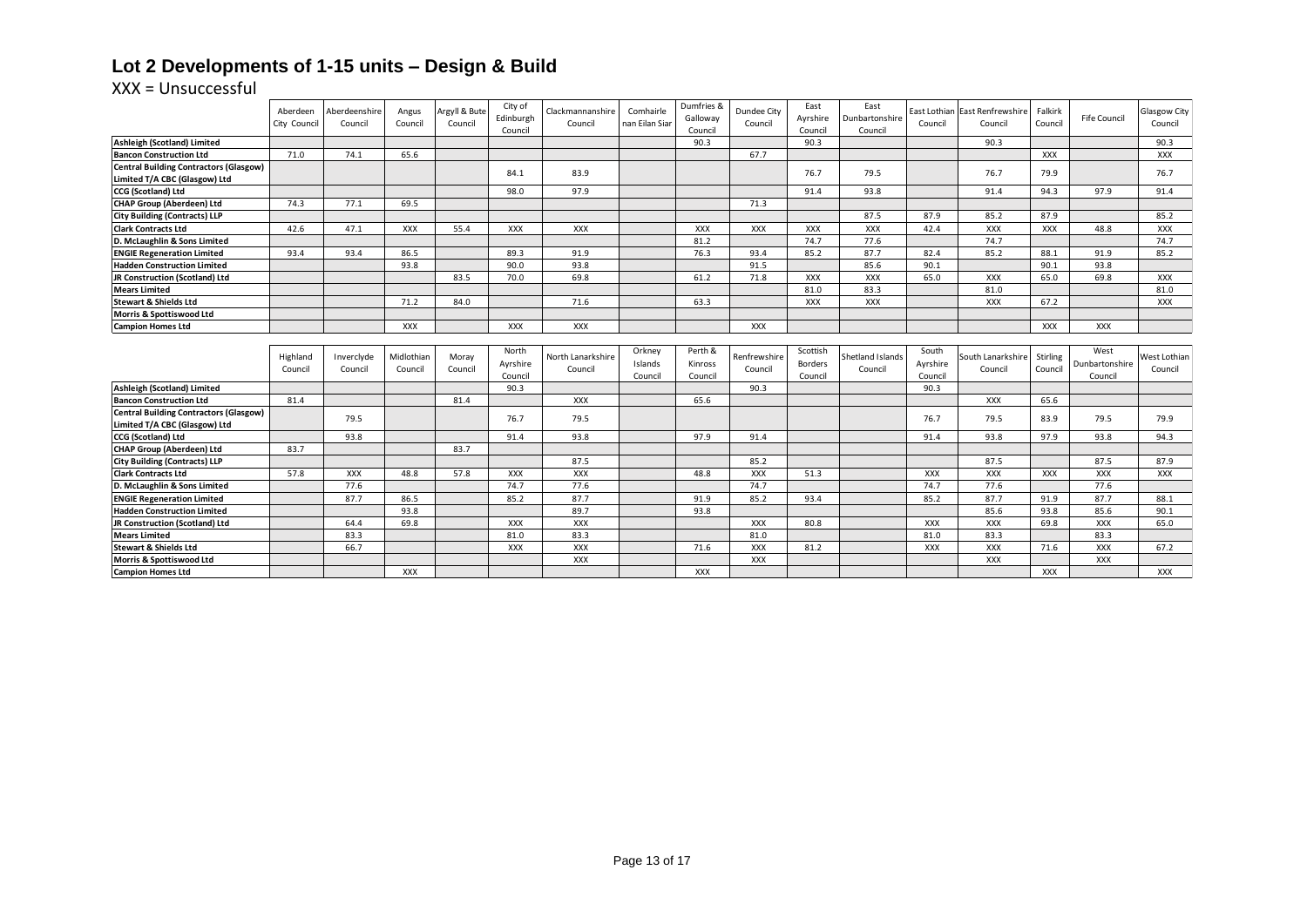# **Lot 3 Developments of 16-25 units**

|                                                                                | Aberdeen        | Aberdeenshire | Angus      | Argyll &        | City of              | Clackmannanshire  | Comhairle          | Dumfries &          | Dundee City  | East                      | East                      | East                | East                    | Falkirk    |                           | Glasgow            |
|--------------------------------------------------------------------------------|-----------------|---------------|------------|-----------------|----------------------|-------------------|--------------------|---------------------|--------------|---------------------------|---------------------------|---------------------|-------------------------|------------|---------------------------|--------------------|
|                                                                                | City<br>Council | Council       | Council    | Bute<br>Council | Edinburgh<br>Council | Council           | nan Eilan<br>Siar  | Galloway<br>Council | Council      | Ayrshire<br>Council       | Dunbartonshire<br>Council | Lothian<br>Council  | Renfrewshire<br>Council | Council    | <b>Fife Council</b>       | City<br>Council    |
| Ashleigh (Scotland) Limited                                                    |                 |               |            |                 |                      |                   |                    | 90.3                |              | 90.3                      |                           |                     | 90.3                    |            |                           | 90.3               |
| <b>Bancon Construction Ltd</b>                                                 | 77.7            | 80.6          | 72.5       |                 |                      |                   |                    |                     | 74.6         |                           |                           |                     |                         | 72.2       |                           | 67.6               |
| <b>Central Building Contractors (Glasgow)</b>                                  |                 |               |            |                 | 80.4                 | 80.4              |                    |                     |              | 76.2                      | 80.4                      |                     | 76.2                    | 80.4       |                           |                    |
| Limited T/A CBC (Glasgow) Ltd                                                  |                 |               |            |                 |                      |                   |                    |                     |              |                           |                           |                     |                         |            |                           |                    |
| <b>CCG (Scotland) Ltd</b>                                                      |                 |               |            |                 | 98.0                 | 98.0              |                    |                     |              | 94.4                      | 98.0                      |                     | 94.4                    | 98.0       | 98.0                      | 94.4               |
| <b>CHAP Group (Aberdeen) Ltd</b>                                               | 75.7            | 78.5          | 70.7       |                 |                      |                   |                    |                     | 72.8         |                           |                           |                     |                         |            |                           |                    |
| <b>Clark Contracts Ltd</b>                                                     | 42.8            | 47.4          | <b>XXX</b> | 56.0            | <b>XXX</b>           | <b>XXX</b>        |                    | <b>XXX</b>          | <b>XXX</b>   | <b>XXX</b>                | <b>XXX</b>                | <b>XXX</b>          | <b>XXX</b>              | <b>XXX</b> | <b>XXX</b>                | <b>XXX</b>         |
| <b>Cruden Investments Ltd</b>                                                  |                 |               |            |                 | 72.9                 | 72.9              |                    | 68.2                |              | <b>XXX</b>                | <b>XXX</b>                | 73.2                | <b>XXX</b>              | 72.9       | 72.9                      | 68.2               |
| D. McLaughlin & Sons Limited                                                   |                 |               |            |                 |                      |                   |                    | 85.1                |              | 85.1                      | 89.0                      |                     | 85.1                    |            |                           | 85.1               |
| <b>ENGIE Regeneration Limited</b>                                              | 93.4            | 93.4          | 86.2       |                 | 88.7                 | 91.4              |                    | 79.0                | 93.4         | 87.6                      | 91.4                      | 86.2                | 87.6                    | 91.4       | 91.4                      | 87.6               |
| <b>Hadden Construction Limited</b>                                             |                 |               | 93.8       |                 | 89.5                 | 93.5              |                    |                     | 91.5         |                           | 89.5                      | 93.8                |                         | 93.5       | 93.5                      |                    |
| JR Construction (Scotland) Ltd                                                 |                 |               |            | 81.3            | XXX                  | <b>XXX</b>        |                    | 61.0                | 68.8         | <b>XXX</b>                | <b>XXX</b>                | 66.4                | <b>XXX</b>              | <b>XXX</b> | 66.1                      | <b>XXX</b>         |
| <b>McTaggart Construction Ltd</b>                                              |                 |               |            |                 | 83.8                 | 83.8              |                    | 80.0                |              | 80.0                      | 83.8                      | 84.0                | 80.0                    | 83.8       |                           | 80.0               |
| <b>Stewart &amp; Shields Ltd</b>                                               |                 |               | 70.6       | 84.0            |                      | 70.6              |                    |                     |              | <b>XXX</b>                | <b>XXX</b>                |                     | <b>XXX</b>              | 70.6       |                           | 66.2               |
| Morris & Spottiswood Ltd                                                       |                 |               |            |                 |                      |                   |                    |                     |              |                           |                           |                     |                         |            |                           |                    |
| <b>Campion Homes Ltd</b>                                                       |                 |               | <b>XXX</b> |                 | <b>XXX</b>           | <b>XXX</b>        |                    |                     | <b>XXX</b>   |                           |                           |                     |                         | <b>XXX</b> | <b>XXX</b>                |                    |
|                                                                                |                 |               |            |                 |                      |                   |                    |                     |              |                           |                           |                     |                         |            |                           |                    |
|                                                                                |                 |               |            |                 |                      |                   |                    |                     |              |                           |                           |                     |                         |            |                           |                    |
|                                                                                | Highland        | Inverclyde    | Midlothian | Moray           | North                | North Lanarkshire | Orkney             | Perth &             | Renfrewshire | Scottish                  | Shetland Islands          | South               | South                   | Stirling   | West                      | West               |
|                                                                                | Council         | Council       | Council    | Council         | Ayrshire<br>Council  | Council           | Islands<br>Council | Kinross<br>Council  | Council      | <b>Borders</b><br>Council | Council                   | Ayrshire<br>Council | Lanarkshire<br>Council  | Council    | Dunbartonshire<br>Council | Lothian<br>Council |
| Ashleigh (Scotland) Limited                                                    |                 |               |            |                 | 90.3                 |                   |                    |                     | 90.3         |                           |                           | 90.3                |                         |            |                           |                    |
| <b>Bancon Construction Ltd</b>                                                 | 86.0            |               |            | 86.0            |                      | 72.2              |                    | 72.2                |              |                           |                           |                     | 72.2                    | 72.2       |                           |                    |
| <b>Central Building Contractors (Glasgow)</b><br>Limited T/A CBC (Glasgow) Ltd |                 | 80.4          | 80.7       |                 | 76.2                 | 80.4              |                    |                     |              |                           |                           | 76.2                | 80.4                    | 80.4       | 80.4                      | 80.4               |
| <b>CCG (Scotland) Ltd</b>                                                      |                 | 98.0          |            |                 | 94.4                 | 98.0              |                    | 98.0                | 94.4         |                           |                           | 94.4                | 98.0                    | 98.0       | 98.0                      | 98.0               |
| <b>CHAP Group (Aberdeen) Ltd</b>                                               | 83.7            |               |            | 83.7            |                      |                   |                    |                     |              |                           |                           |                     |                         |            |                           |                    |
| <b>Clark Contracts Ltd</b>                                                     | 56.0            | <b>XXX</b>    | <b>XXX</b> | 56.0            | <b>XXX</b>           | <b>XXX</b>        |                    | <b>XXX</b>          | <b>XXX</b>   | <b>XXX</b>                |                           | <b>XXX</b>          | <b>XXX</b>              | <b>XXX</b> | <b>XXX</b>                | <b>XXX</b>         |
| <b>Cruden Investments Ltd</b>                                                  |                 | 72.9          | 73.2       |                 | XXX                  | 72.9              |                    |                     | 68.2         | 74.8                      |                           | <b>XXX</b>          | 72.9                    | 72.9       | <b>XXX</b>                | 72.9               |
| D. McLaughlin & Sons Limited                                                   |                 | 89.0          |            |                 | 85.1                 | 89.0              |                    |                     | 85.1         |                           |                           | 85.1                | 89.0                    |            | 89.0                      |                    |
| <b>ENGIE Regeneration Limited</b>                                              |                 | 91.4          | 86.2       |                 | 87.6                 | 91.4              |                    | 91.4                | 87.6         | 84.9                      |                           | 87.6                | 91.4                    | 91.4       | 91.4                      | 91.4               |
| <b>Hadden Construction Limited</b>                                             |                 |               | 93.8       |                 |                      | 93.5              |                    | 93.5                |              |                           |                           |                     | 89.5                    | 93.5       | 89.5                      | 93.5               |
| JR Construction (Scotland) Ltd                                                 |                 | <b>XXX</b>    | 66.4       |                 | XXX                  | XXX               |                    |                     | <b>XXX</b>   | 68.1                      |                           | <b>XXX</b>          | <b>XXX</b>              | <b>XXX</b> | <b>XXX</b>                | <b>XXX</b>         |
| <b>McTaggart Construction Ltd</b>                                              |                 | 83.8          | 84.0       |                 | 80.0                 | 83.8              |                    | 83.8                | 80.0         | 85.3                      |                           | 80.0                | 83.8                    | 83.8       | 83.8                      | 83.8               |
| <b>Stewart &amp; Shields Ltd</b>                                               |                 | 70.6          |            |                 | XXX                  | <b>XXX</b>        |                    | 70.6                | 66.2         | 72.1                      |                           | XXX                 | XXX                     | <b>XXX</b> | <b>XXX</b>                | 70.6               |
| Morris & Spottiswood Ltd                                                       |                 |               |            |                 |                      | <b>XXX</b>        |                    |                     | XXX          |                           |                           |                     | <b>XXX</b>              |            | <b>XXX</b>                |                    |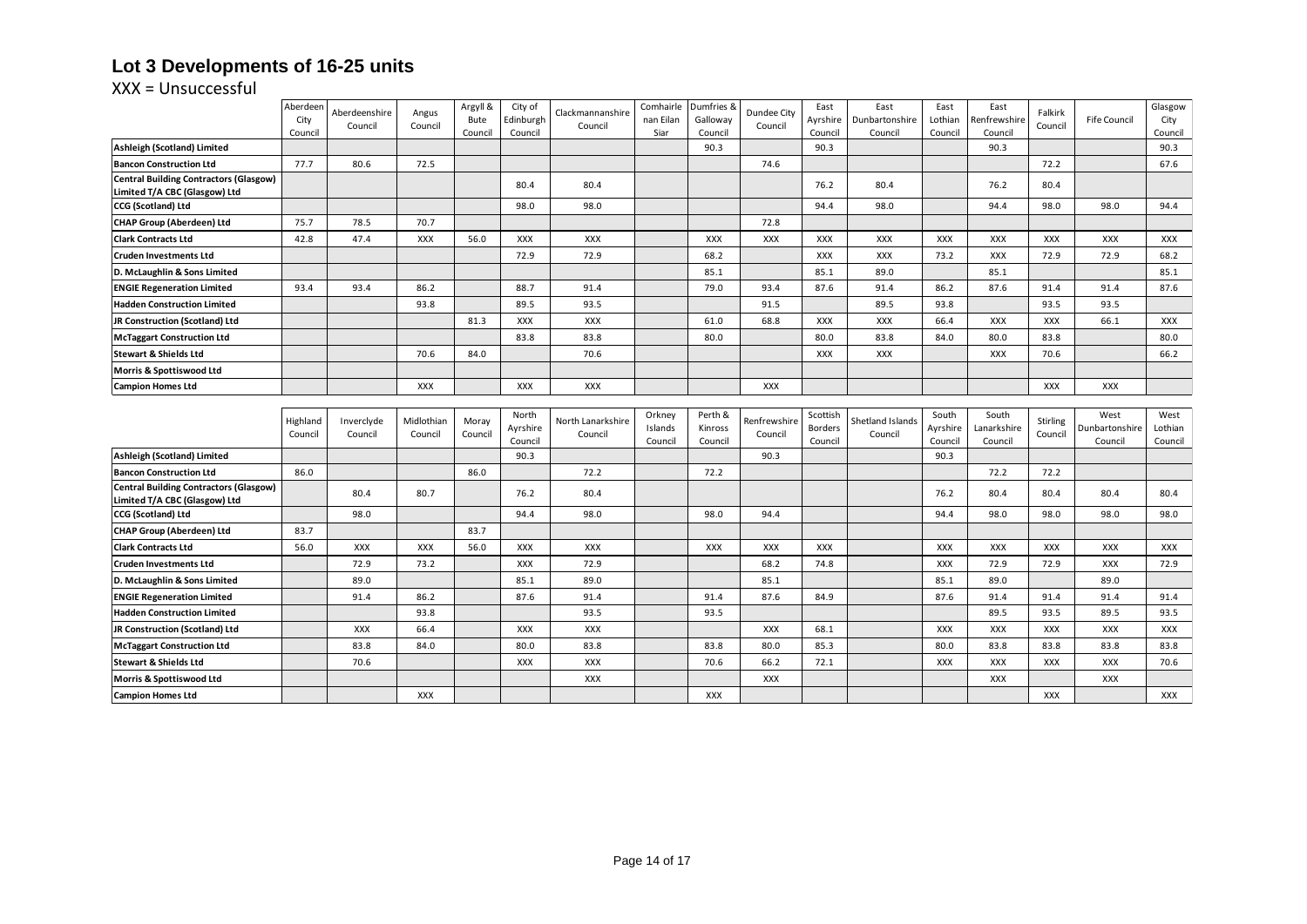# **Lot 4 Developments of 26-40 units**

|                                                                                | Aberdeen            | Aberdeenshire         | Angus                 | Argyll &         | City of           | Clackmannanshire             | Comhairle         | Dumfries &         | Dundee           | East Ayrshire       | East                | East Lothian      | East                 | Falkirk             |                        | Glasgow City            |
|--------------------------------------------------------------------------------|---------------------|-----------------------|-----------------------|------------------|-------------------|------------------------------|-------------------|--------------------|------------------|---------------------|---------------------|-------------------|----------------------|---------------------|------------------------|-------------------------|
|                                                                                | <b>City Council</b> | Council               | Council               | Bute             | Edinburgh         | Council                      | nan Eilan Siar    | Galloway           | City             | Council             | Dunbartonsh         | Council           | Renfrewshire         | Council             | Fife Council           | Council                 |
| Ashleigh (Scotland) Limited                                                    |                     |                       |                       | Council          | Council           |                              |                   | Council<br>90.3    | Council          | 90.3                | ire Council         |                   | Council<br>90.3      |                     |                        | 90.3                    |
| <b>Bancon Construction Ltd</b>                                                 | 77.4                | 80.3                  | 71.1                  |                  |                   |                              |                   |                    | 74.4             |                     |                     |                   |                      | <b>XXX</b>          |                        | XXX                     |
| <b>Central Building Contractors (Glasgow)</b>                                  |                     |                       |                       |                  | 80.6              | 80.6                         |                   |                    |                  | 77.7                | 80.0                |                   | 77.7                 | 80.0                |                        | 77.7                    |
| Limited T/A CBC (Glasgow) Ltd                                                  |                     |                       |                       |                  |                   |                              |                   |                    |                  |                     |                     |                   |                      |                     |                        |                         |
| CCG (Scotland) Ltd                                                             |                     |                       |                       |                  | 98.0              | 98.0                         |                   |                    |                  | 95.5                | 97.5                |                   | 95.5                 | 97.5                | 98.0                   | 95.5                    |
| <b>CHAP Group (Aberdeen) Ltd</b>                                               | 75.2                | 78.0                  | 67.4                  |                  |                   |                              |                   |                    | 72.2             |                     |                     |                   |                      |                     |                        |                         |
| <b>City Building (Contracts) LLP</b>                                           |                     |                       |                       |                  |                   |                              |                   |                    |                  |                     | 87.9                | 87.9              | 86.0                 | 87.9                |                        | 86.0                    |
| <b>Clark Contracts Ltd</b>                                                     | 44.7                | 49.1                  | <b>XXX</b>            | 57.4             | XXX               | <b>XXX</b>                   |                   | XXX                | XXX              | XXX                 | XXX                 | <b>XXX</b>        | XXX                  | XXX                 | XXX                    | XXX                     |
| <b>Cruden Investments Ltd</b>                                                  |                     |                       |                       |                  | 71.6              | 71.6                         |                   | 68.4               |                  | <b>XXX</b>          | <b>XXX</b>          | 70.9              | <b>XXX</b>           | 70.9                | 71.6                   | XXX                     |
| D. McLaughlin & Sons Limited                                                   |                     |                       |                       |                  |                   |                              |                   | 86.1               |                  | 86.1                | 88.2                |                   | 86.1                 |                     |                        | 86.1                    |
| <b>ENGIE Regeneration Limited</b>                                              | 93.4                | 93.4                  | 85.2                  |                  | 87.4              | 90.1                         |                   | 78.8               | 93.4             | 87.5                | 89.5                | 84.0              | 87.5                 | 89.5                | 90.1                   | 87.5                    |
| <b>Hadden Construction Limited</b>                                             |                     |                       | 93.8                  |                  | 89.1              | 93.2                         |                   |                    | 92.4             |                     | 88.5                | 92.6              |                      | 92.6                | 93.2                   |                         |
| JR Construction (Scotland) Ltd                                                 |                     |                       |                       | 80.4             | 63.5              | XXX                          |                   | XXX                | 67.9             | XXX                 | XXX                 | 62.7              | XXX                  | <b>XXX</b>          | 63.5                   | XXX                     |
| <b>McTaggart Construction Ltd</b>                                              |                     |                       |                       |                  | 83.8              | 83.8                         |                   | 81.3               |                  | 81.3                | 83.3                | 83.3              | 81.3                 | 83.3                |                        | 81.3                    |
| <b>Springfield Properties PLC</b>                                              | 63.0                | 66.7                  | 55.0                  |                  | XXX               | <b>XXX</b>                   |                   | XXX                | 63.6             | XXX                 | XXX                 | 57.9              | XXX                  | XXX                 | 58.7                   | XXX                     |
| <b>Stewart &amp; Shields Ltd</b>                                               |                     |                       | 69.8                  | 84.0             |                   | 69.4                         |                   | 66.0               |                  | <b>XXX</b>          | <b>XXX</b>          |                   | <b>XXX</b>           | <b>XXX</b>          |                        | <b>XXX</b>              |
| Morris & Spottiswood Ltd                                                       |                     |                       |                       |                  |                   |                              |                   |                    |                  |                     |                     |                   |                      |                     |                        |                         |
| <b>Campion Homes Ltd</b>                                                       |                     |                       | XXX                   |                  | XXX               | XXX                          |                   |                    | XXX              |                     |                     |                   |                      | XXX                 | XXX                    |                         |
|                                                                                |                     |                       |                       |                  |                   |                              |                   |                    |                  |                     |                     |                   |                      |                     |                        |                         |
|                                                                                | Highland<br>Council | Inverclyde<br>Council | Midlothian<br>Council | Moray<br>Council | North<br>Ayrshire | North Lanarkshire<br>Council | Orkney<br>Islands | Perth &<br>Kinross | Renfrews<br>hire | Scottish<br>Borders | Shetland<br>Islands | South<br>Ayrshire | South<br>Lanarkshire | Stirling<br>Council | West<br>Dunbartonshire | West Lothian<br>Council |
|                                                                                |                     |                       |                       |                  | Council           |                              | Council           | Council            | Council          | Council             | Council             | Council           | Council              |                     | Council                |                         |
| Ashleigh (Scotland) Limited<br><b>Bancon Construction Ltd</b>                  | 86.2                |                       |                       | 86.2             | 90.3              | <b>XXX</b>                   |                   | 70.4               | 90.3             |                     |                     | 90.3              | <b>XXX</b>           | <b>XXX</b>          |                        |                         |
| <b>Central Building Contractors (Glasgow)</b><br>Limited T/A CBC (Glasgow) Ltd |                     | 80.6                  | 81.3                  |                  | 77.7              | 80.0                         |                   |                    |                  |                     |                     | 77.7              | 80.0                 | 80.6                | 80.0                   | 80.0                    |
| CCG (Scotland) Ltd                                                             |                     | 98.0                  |                       |                  | 95.5              | 97.5                         |                   | 98.0               | 95.5             |                     |                     | 95.5              | 97.5                 | 98.0                | 97.5                   | 97.5                    |
| <b>CHAP Group (Aberdeen) Ltd</b>                                               | 83.7                |                       |                       | 83.7             |                   |                              |                   |                    |                  |                     |                     |                   |                      |                     |                        |                         |
| <b>City Building (Contracts) LLP</b>                                           |                     |                       |                       |                  |                   | 87.9                         |                   |                    | 86.0             |                     |                     |                   | 87.9                 |                     | 87.9                   | 87.9                    |
| <b>Clark Contracts Ltd</b>                                                     | 58.4                | XXX                   | <b>XXX</b>            | 58.4             | XXX               | XXX                          |                   | XXX                | XXX              | XXX                 |                     | <b>XXX</b>        | <b>XXX</b>           | <b>XXX</b>          | XXX                    | XXX                     |
| <b>Cruden Investments Ltd</b>                                                  |                     | 71.6                  | 72.4                  |                  | <b>XXX</b>        | 70.9                         |                   |                    | XXX              | 73.5                |                     | XXX               | 70.9                 | 71.6                | XXX                    | 70.9                    |
| D. McLaughlin & Sons Limited                                                   |                     | 88.8                  |                       |                  | 86.1              | 88.2                         |                   |                    | 86.1             |                     |                     | 86.1              | 88.2                 |                     | 88.2                   |                         |
| <b>ENGIE Regeneration Limited</b>                                              |                     | 90.1                  | 85.2                  |                  | 87.5              | 89.5                         |                   | 90.1               | 87.5             | 83.5                |                     | 87.5              | 89.5                 | 90.1                | 89.5                   | 89.5                    |
| <b>Hadden Construction Limited</b>                                             |                     |                       | 93.8                  |                  |                   | 92.6                         |                   | 93.2               |                  |                     |                     |                   | 88.5                 | 93.2                | 88.5                   | 92.6                    |
| JR Construction (Scotland) Ltd                                                 |                     | XXX                   | 64.3                  |                  | XXX               | XXX                          |                   |                    | XXX              | 65.5                |                     | <b>XXX</b>        | XXX                  | XXX                 | XXX                    | XXX                     |
| <b>McTaggart Construction Ltd</b>                                              |                     | 83.8                  | 84.4                  |                  | 81.3              | 83.3                         |                   | 83.8               | 81.3             | 85.3                |                     | 81.3              | 83.3                 | 83.8                | 83.3                   | 83.3                    |
| <b>Springfield Properties PLC</b>                                              | 74.3                |                       | <b>XXX</b>            | 78.0             | XXX               | XXX                          |                   | 58.7               | XXX              | 54.5                |                     |                   | XXX                  | XXX                 | XXX                    | XXX                     |
| <b>Stewart &amp; Shields Ltd</b>                                               |                     | 69.4                  |                       |                  | XXX               | <b>XXX</b>                   |                   | 69.4               | <b>XXX</b>       | 70.8                |                     | <b>XXX</b>        | <b>XXX</b>           | <b>XXX</b>          | XXX                    | <b>XXX</b>              |
| Morris & Spottiswood Ltd                                                       |                     |                       |                       |                  |                   | <b>XXX</b>                   |                   |                    | <b>XXX</b>       |                     |                     |                   | <b>XXX</b>           |                     | <b>XXX</b>             |                         |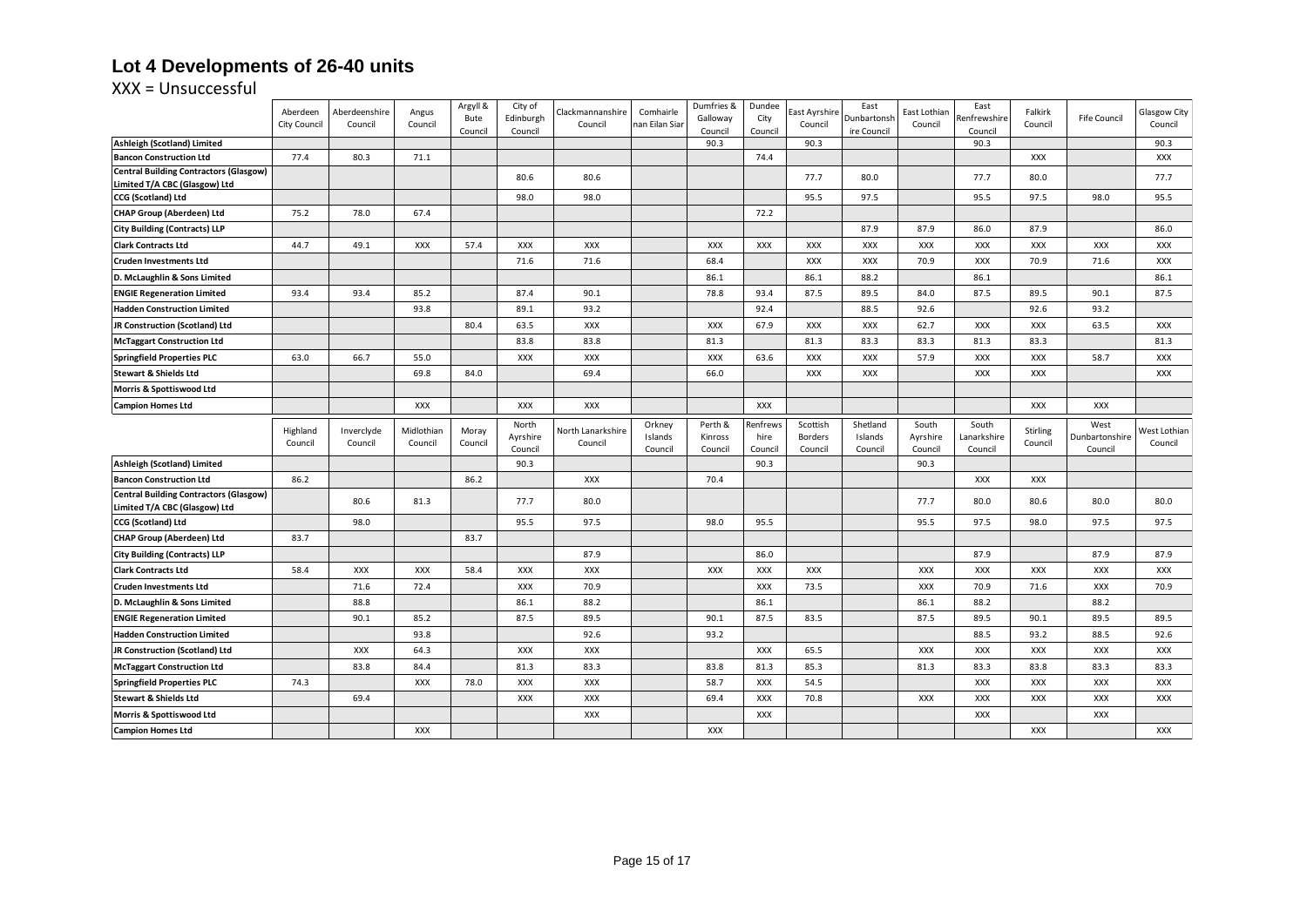# **Lot 5 Developments of 41 units and over**

|                                                                                | Aberdeen | Aberdeenshire | Angus      | Argyll & | City of         | Clackmannanshire  | Comhairle | Dumfries & | Dundee City  | East                      | East             | East            | East         | Falkirk    |                     | Glasgow    |
|--------------------------------------------------------------------------------|----------|---------------|------------|----------|-----------------|-------------------|-----------|------------|--------------|---------------------------|------------------|-----------------|--------------|------------|---------------------|------------|
|                                                                                | City     | Council       | Council    | Bute     | Edinburgh       | Council           | nan Eilan | Galloway   | Council      | Ayrshire                  | Dunbartonshire   | Lothian         | Renfrewshire | Council    | <b>Fife Council</b> | City       |
|                                                                                | Council  |               |            | Council  | Council         |                   | Siar      | Council    |              | Council                   | Council          | Council         | Council      |            |                     | Council    |
| Ashleigh (Scotland) Limited                                                    |          |               |            |          |                 |                   |           | 90.3       |              | 90.3                      |                  |                 | 90.3         |            |                     | 90.3       |
| <b>Bancon Construction Ltd</b>                                                 | 75.3     | 67.1          | 66.4       |          |                 |                   |           |            | 71.6         |                           |                  |                 |              | <b>XXX</b> |                     | <b>XXX</b> |
| <b>Central Building Contractors (Glasgow)</b><br>Limited T/A CBC (Glasgow) Ltd |          |               |            |          | 80.7            | 80.1              |           |            |              | 77.9                      | 80.0             |                 | 77.9         | 80.0       |                     | 77.9       |
| <b>CCG (Scotland) Ltd</b>                                                      |          | 98.0          |            |          | 98.0            | 97.5              |           |            |              | 95.6                      | 97.4             |                 | 95.6         | 97.4       | 97.5                | 95.6       |
| <b>CHAP Group (Aberdeen) Ltd</b>                                               | 72.9     | 64.9          | 64.3       |          |                 |                   |           |            | 69.3         |                           |                  |                 |              |            |                     |            |
| <b>City Building (Contracts) LLP</b>                                           |          |               |            |          |                 |                   |           |            |              |                           | 87.9             | 87.9            | 86.1         | 87.9       |                     | 86.1       |
| <b>Cruden Investments Ltd</b>                                                  |          |               |            |          | 73.0            | 72.3              |           | 69.8       |              | 69.8                      | <b>XXX</b>       | 72.2            | <b>XXX</b>   | 72.2       | 72.3                | XXX        |
| <b>ENGIE Regeneration Limited</b>                                              | 93.4     | 83.8          | 83.2       |          | 86.6            | 88.8              |           | 78.0       | 92.9         | 86.7                      | 88.7             | 83.1            | 86.7         | 88.7       | 88.8                | 86.7       |
| <b>Hadden Construction Limited</b>                                             |          |               | 93.8       |          | 90.2            | 93.8              |           |            | 93.8         |                           | 89.6             | 93.6            |              | 93.6       | 93.8                |            |
| <b>McTaggart Construction Ltd</b>                                              |          |               |            |          | 83.1            | 82.6              |           |            |              | 80.6                      | 82.5             | 82.5            | 80.6         | 82.5       |                     | 80.6       |
| <b>Springfield Properties PLC</b>                                              | 63.1     | 52.9          | <b>XXX</b> |          | <b>XXX</b>      | <b>XXX</b>        |           | <b>XXX</b> | 63.0         | <b>XXX</b>                | <b>XXX</b>       | <b>XXX</b>      | <b>XXX</b>   | <b>XXX</b> | 56.9                | <b>XXX</b> |
| <b>Stewart &amp; Shields Ltd</b>                                               |          |               | 69.3       | 82.6     |                 | <b>XXX</b>        |           | 66.9       |              | <b>XXX</b>                | <b>XXX</b>       |                 | <b>XXX</b>   | <b>XXX</b> |                     | <b>XXX</b> |
| <b>Urban Union Ltd</b>                                                         | 82.2     | 74.8          | 74.3       | 86.9     | 74.8            | 74.3              | 86.9      | 71.9       | 78.9         | 71.9                      | <b>XXX</b>       | 74.1            | <b>XXX</b>   | 74.1       | 74.3                | 71.9       |
| <b>Campion Homes Ltd</b>                                                       |          |               | <b>XXX</b> |          | <b>XXX</b>      | <b>XXX</b>        |           |            | <b>XXX</b>   |                           |                  |                 |              | <b>XXX</b> | <b>XXX</b>          |            |
|                                                                                |          |               |            |          |                 |                   |           |            |              |                           |                  |                 |              |            |                     |            |
|                                                                                | Highland | Inverclyde    | Midlothian | Moray    | North           | North Lanarkshire | Orkney    | Perth &    | Renfrewshire | Scottish                  | Shetland Islands | South           | South        | Stirling   | West                | West       |
|                                                                                | Council  | Council       | Council    | Council  | Ayrshire        | Council           | Islands   | Kinross    | Council      | <b>Borders</b><br>Council | Council          | Ayrshire        | Lanarkshire  | Council    | Dunbartonshire      | Lothian    |
| Ashleigh (Scotland) Limited                                                    |          |               |            |          | Council<br>90.3 |                   | Council   | Council    | 90.3         |                           |                  | Council<br>90.3 | Council      |            | Council             | Council    |
| <b>Bancon Construction Ltd</b>                                                 | 80.6     |               |            | 80.6     |                 | <b>XXX</b>        |           | <b>XXX</b> |              |                           |                  |                 | <b>XXX</b>   | <b>XXX</b> |                     |            |
| <b>Central Building Contractors (Glasgow)</b>                                  |          |               |            |          |                 |                   |           |            |              |                           |                  |                 |              |            |                     |            |
| Limited T/A CBC (Glasgow) Ltd                                                  |          | 80.7          |            |          | 77.9            | 80.0              |           |            |              |                           |                  | 77.9            | 80.0         | 80.1       | 80.0                | 80.0       |
| <b>CCG (Scotland) Ltd</b>                                                      |          | 98.0          |            |          | 95.6            | 97.4              |           | 97.5       | 95.6         |                           |                  | 95.6            | 97.4         | 97.5       | 97.4                | 97.4       |
| CHAP Group (Aberdeen) Ltd                                                      | 78.1     |               |            | 78.1     |                 |                   |           |            |              |                           |                  |                 |              |            |                     |            |
| <b>City Building (Contracts) LLP</b>                                           |          |               |            |          |                 | 87.9              |           |            | 86.1         |                           |                  |                 | 87.9         |            | 87.9                | 87.9       |
| <b>Cruden Investments Ltd</b>                                                  |          | 73.0          | 72.3       |          | 69.8            | 72.2              |           |            | 69.8         | 75.7                      |                  | 69.8            | 72.2         | 72.3       | 72.2                | <b>XXX</b> |
| <b>ENGIE Regeneration Limited</b>                                              |          | 89.4          | 83.2       |          | 86.7            | 88.7              |           | 88.8       | 86.7         | 83.5                      |                  | 86.7            | 88.7         | 88.8       | 88.7                | 88.7       |
| <b>Hadden Construction Limited</b>                                             |          |               | 93.8       |          |                 | 93.6              |           | 93.8       |              |                           |                  |                 | 89.6         | 93.8       | 89.6                | 93.6       |
| <b>McTaggart Construction Ltd</b>                                              |          | 83.1          | 82.6       |          | 80.6            | 82.5              |           | 82.6       | 80.6         | 85.3                      |                  | 80.6            | 82.5         | 82.6       | 82.5                | 82.5       |
| <b>Springfield Properties PLC</b>                                              | 69.6     |               | 56.9       | 73.6     | <b>XXX</b>      | <b>XXX</b>        |           | XXX        | XXX          | 54.5                      |                  |                 | XXX          | XXX        | <b>XXX</b>          | XXX        |
| <b>Stewart &amp; Shields Ltd</b>                                               |          | <b>XXX</b>    |            |          | <b>XXX</b>      | <b>XXX</b>        |           | 69.7       | 67.2         | 72.5                      |                  | <b>XXX</b>      | <b>XXX</b>   | <b>XXX</b> | <b>XXX</b>          | XXX        |
| <b>Urban Union Ltd</b>                                                         | 86.9     | 74.8          | 74.3       | 86.9     | 71.9            | 74.1              | 86.9      | 74.3       | 71.9         | 77.4                      | 86.9             | 71.9            | 74.1         | 74.3       | 74.1                | <b>XXX</b> |
| <b>Campion Homes Ltd</b>                                                       |          |               | <b>XXX</b> |          |                 |                   |           | <b>XXX</b> |              |                           |                  |                 |              | <b>XXX</b> |                     | <b>XXX</b> |